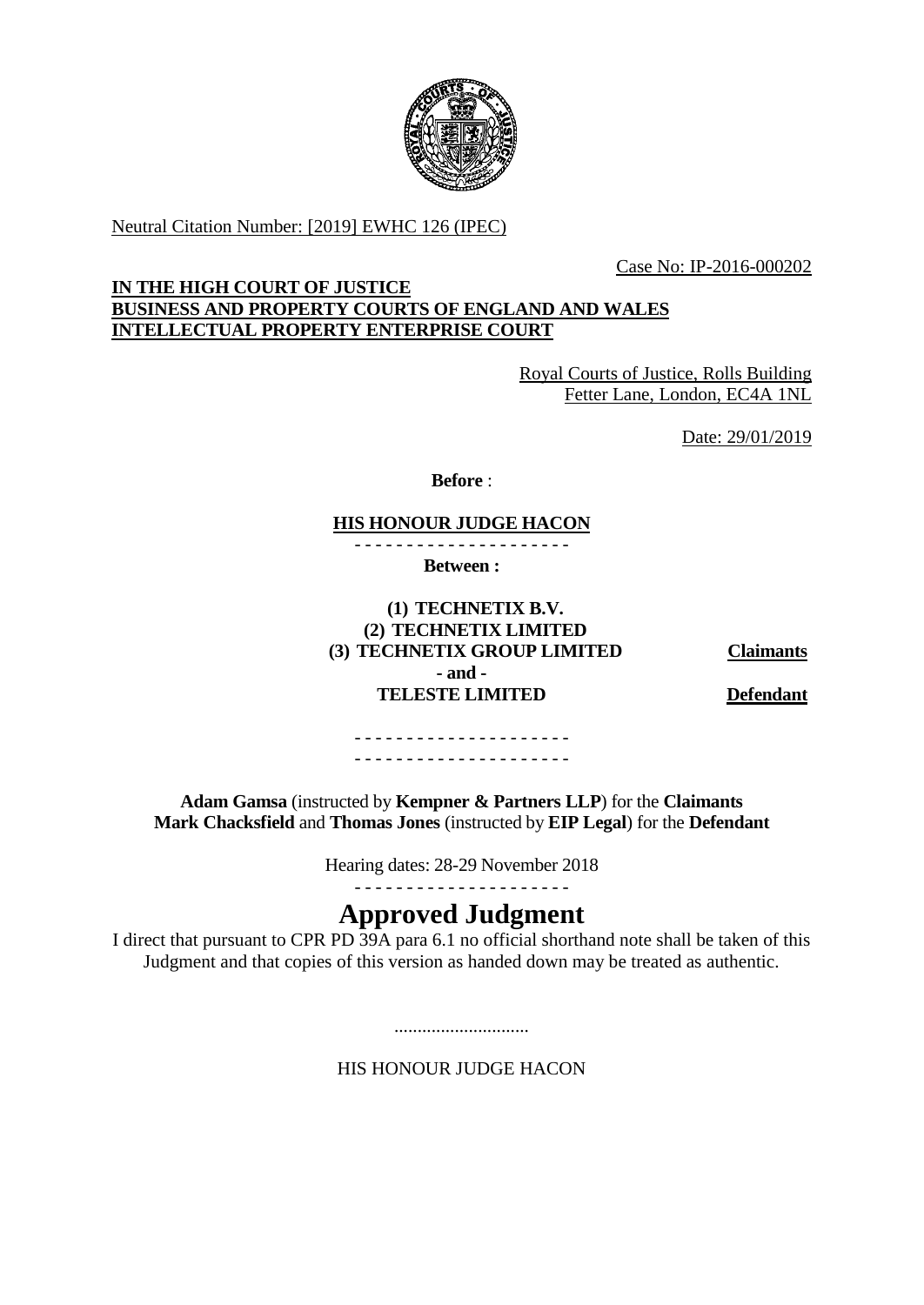## **Judge Hacon :**

## **Introduction**

- 1. This action is in the field of cable TV and internet services. The First Claimant is the proprietor of UK Patent No. 2 382 473 B. The other two Claimants are licensees. For the most part it not necessary for me to distinguish the three Claimants, so I will refer to them collectively as 'Technetix'.
- 2. Technetix allege that the patent has been infringed by the Defendant ('Teleste') in the course of marketing equipment used to feed cable TV or internet signals to subscribers. Teleste has counterclaimed for revocation of the patent because of alleged lack of novelty and inventive step.
- 3. Technetix did not seek to uphold the patent as granted, making an unconditional application to amend. Teleste resists the amendment, by the time of trial only on the ground that the patent as amended would remain invalid for the same reasons. The trial was conducted by reference to the patent as proposed to be amended. Hereafter my references to 'the Patent' will mean the patent as if it has always existed in its proposed amended form. The Patent has a filing date of 21 November 2001 and no priority date.
- 4. Technetix accept that if claim 1 is invalid over the cited prior art, none of the other claims are valid. I need only consider claim 1.
- 5. Adam Gamsa appeared for Technetix, Mark Chacksfield and Thomas Jones for Teleste.

## **Technical Background**

- 6. I will describe the technical background by reference to cable TV. The TV signal travels from an origin called the 'head end' to a final distribution point which, in the UK, is typically in a street cabinet. The distance from the head end to the cabinet may be several kilometres, over which the signal will attenuate to a degree that depends on the distance travelled and the qualities of the trunk cable. TV subscribers, relatively close by the cabinet, receive the signal via cables which cause further attenuation of the signal.
- 7. The strength of the signal delivered to a subscriber's set-top box must fall within a required range to ensure that it is accurately processed. The signal will arrive at the distribution point at a strength higher than required. 'Directional couplers' are used to reduce it. A directional coupler taps off a proportion of the signal so that its strength when ultimately fed to the set-top box lies within the required range. The necessary proportion to be tapped off will vary. Directional couplers come in different grades to meet the differing requirements.
- 8. Directional couplers usually feed 'splitters'. These divide the signal into two equal parts. They can be used in series so that the signal is divided into four, eight, or a larger number of parts as appropriate to deliver the signal via output ports to multiple subscribers.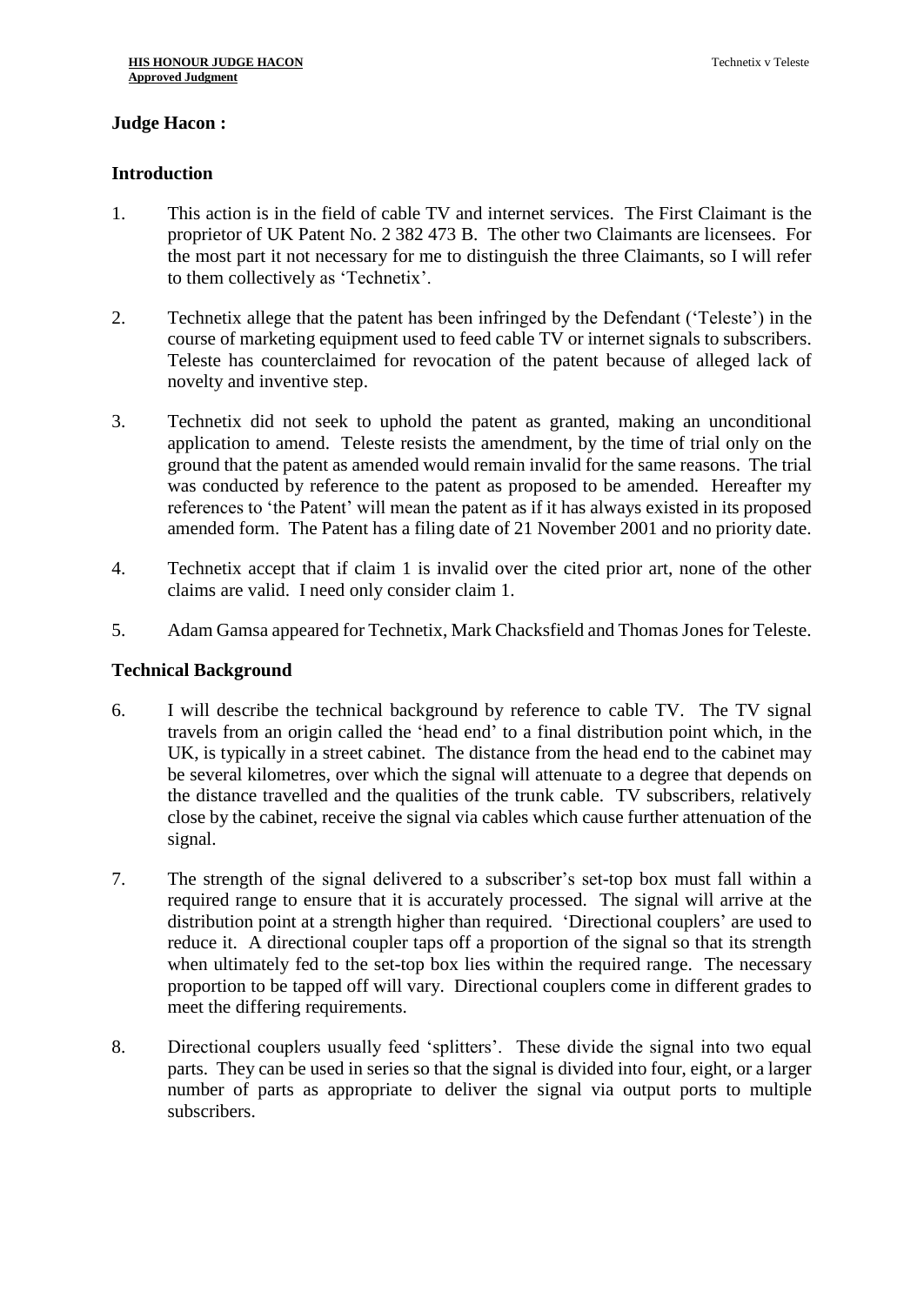- 9. Directional couplers and splitters are mounted on a support. The support and mounted components are collectively referred to as a 'tap unit'. A cable TV street cabinet will contain a number of tap units.
- 10. Typically, a group of eight subscribers located at approximately the same distance from the tap unit will receive a signal via one directional coupler, with splitters having eight output ports, or 'signal outputs'. Another group of subscribers at a different distance from the tap unit will receive their signal via another directional coupler selected to tap off a different proportion of the signal, and so on.

## **The witnesses**

- 11. Christopher Bailey gave expert evidence for Technetix. He is an engineer of 25 years standing, currently Head of Market & Applications Engineering at PPC Broadband Inc., a company in the broadband and communications industry. Mr Bailey was crossexamined and gave clear, straightforward evidence.
- 12. Teleste filed an expert report from John Bartlett, a consultant in the cable TV industry. Following his cross-examination of Mr Bailey, Mr Chacksfield told me that he would not call Mr Bartlett. Mr Bartlett's report fell away save for any passages which were approved by Mr Bailey and thereby became part of Mr Bailey's evidence.

## **The skilled person**

13. It was common ground that the skilled person was an electronics engineer working in the broadband or cable industry. He or she would have a degree in electronics and experience of cable network design.

## **The common general knowledge**

- 14. Mr Bailey said that US-style tap units with a removeable face plate, protected in a box from the weather and RF (radio frequency) interference were known to the skilled person. It is not clear to me whether when giving this answer in cross-examination Mr Bailey meant that such units were common general knowledge to the skilled person in the UK. I will assume that he did.
- 15. I will discuss other disputes about the common general knowledge below in the context in which they arose.

## **The Patent**

- 16. The background section of the specification identifies two known types of tap unit. The first has directional couplers in series, each of them passing a portion of the signal to a signal splitter. The splitters have different loss characteristics so that a range of levels of signal output are available to suit the varying needs of customers located at varying distances from the tap unit. If a signal output fails and no alternative unused output is available, the entire tap unit needs to be replaced.
- 17. The second known type has a base unit with a number of plug-in modules. Each module consists of a directional coupler and an 8-way splitter, the modules having varying output levels. This is an improvement over the first type in that if a module fails, it can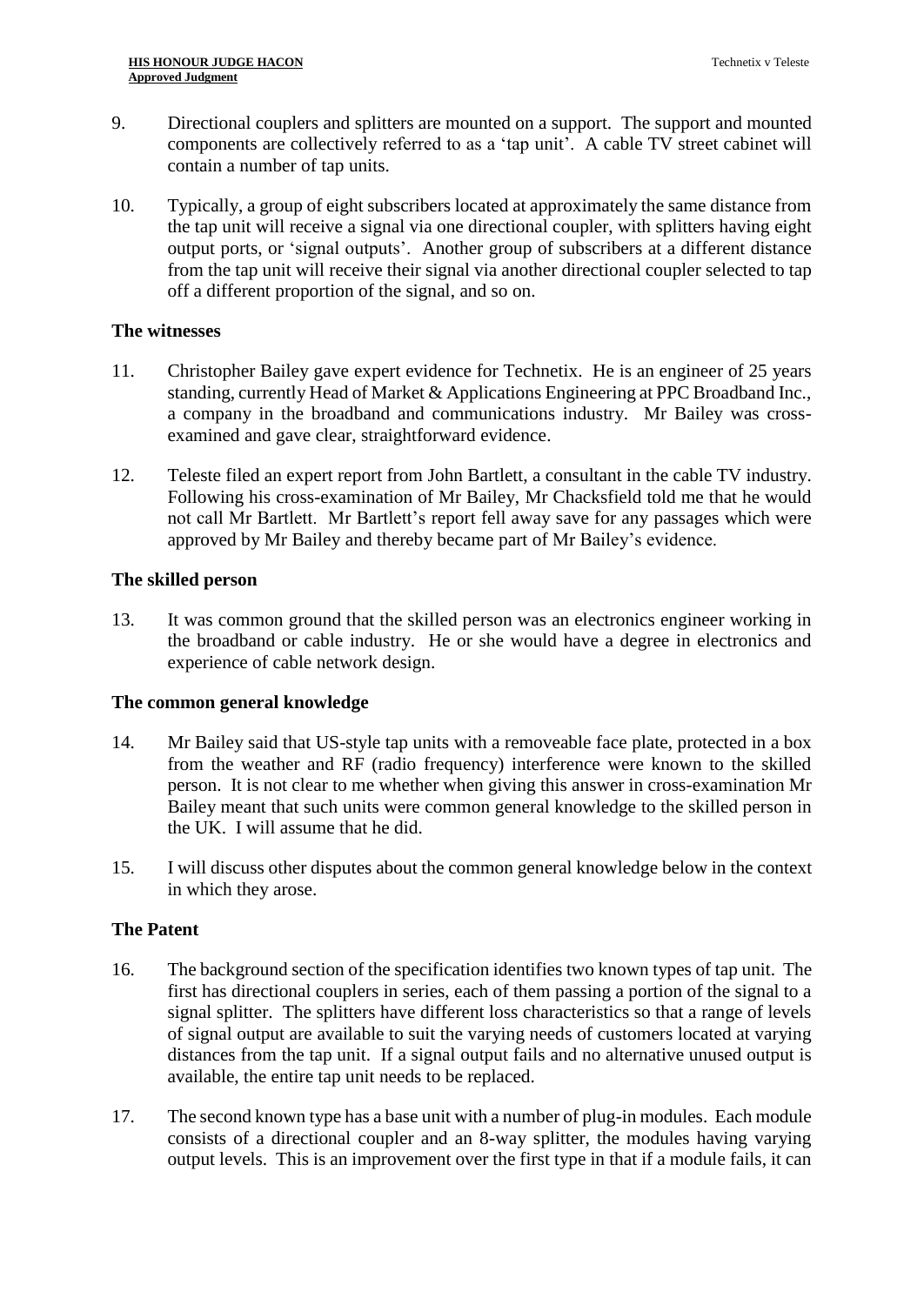be changed without having to replace the entire tap unit. But it still requires an engineer to maintain a large number of expensive modules in stock.

- 18. A tap unit according to the invention has at least one removable directional coupler in the signal path between the input of the signal from the network and a group of signal outputs. The engineer can select a directional coupler to suit the output level required. To effect repairs or changes to the tap unit the engineer need only carry in stock a range of directional couplers, which are relatively small and inexpensive.
- 19. The arrangement of the invention was sometimes described in the evidence as a 'plug and play functionality', i.e. allowing the selection of the appropriate directional coupler and plugging it into a receptor in the base unit to achieve the required signal output level. This can be done without disturbing other components, in particular the group of signal outputs.

## *Claim 1*

- 20. Claim 1 was divided into convenient integers:
	- *(1) A cable tap unit comprising*
	- *(2) a base unit with an input for a signal from a cable network,*
	- *(3) at least one group of signal outputs,*
	- *(4) at least one receptor means positioned in the base unit in a signal path between the input and the group of outputs,*
	- *(5) and directional coupler means,*
	- *(6) wherein the directional coupler means is received by and detachable from the receptor means such that the signal transmission characteristics of the path are selectable as required by choice of directional coupler means,*
	- *(7) wherein the directional coupler means is separable from and insertable into the base unit independent of the group of signal outputs.*

## **The normal construction of claim 1**

## *The law*

- 21. I discussed my understanding of the normal construction of a claim, as explained in *Actavis UK Ltd v Eli Lilly and Company* [2017] UKSC 48; [2017] RPC 21 and *Icescape Limited v Ice-World International BV* [2018] EWCA Civ 2219, in *Regen Lab SA v Estar Medical Ltd* [2019] EWHC 63 (Pat) at [202]-[208].
- 22. Mr Gamsa relied on this from the judgment of Floyd LJ (with whom Patten LJ and Sir Stanley Burton agreed) in *Adaptive Spectrum and Signal Alignment Inc v British Telecommunications plc* [2014] EWCA Civ 1462:

"[107] Mr Wyand submitted that the court should be slow to arrive at a construction which resulted in a finding of invalidity for obviousness over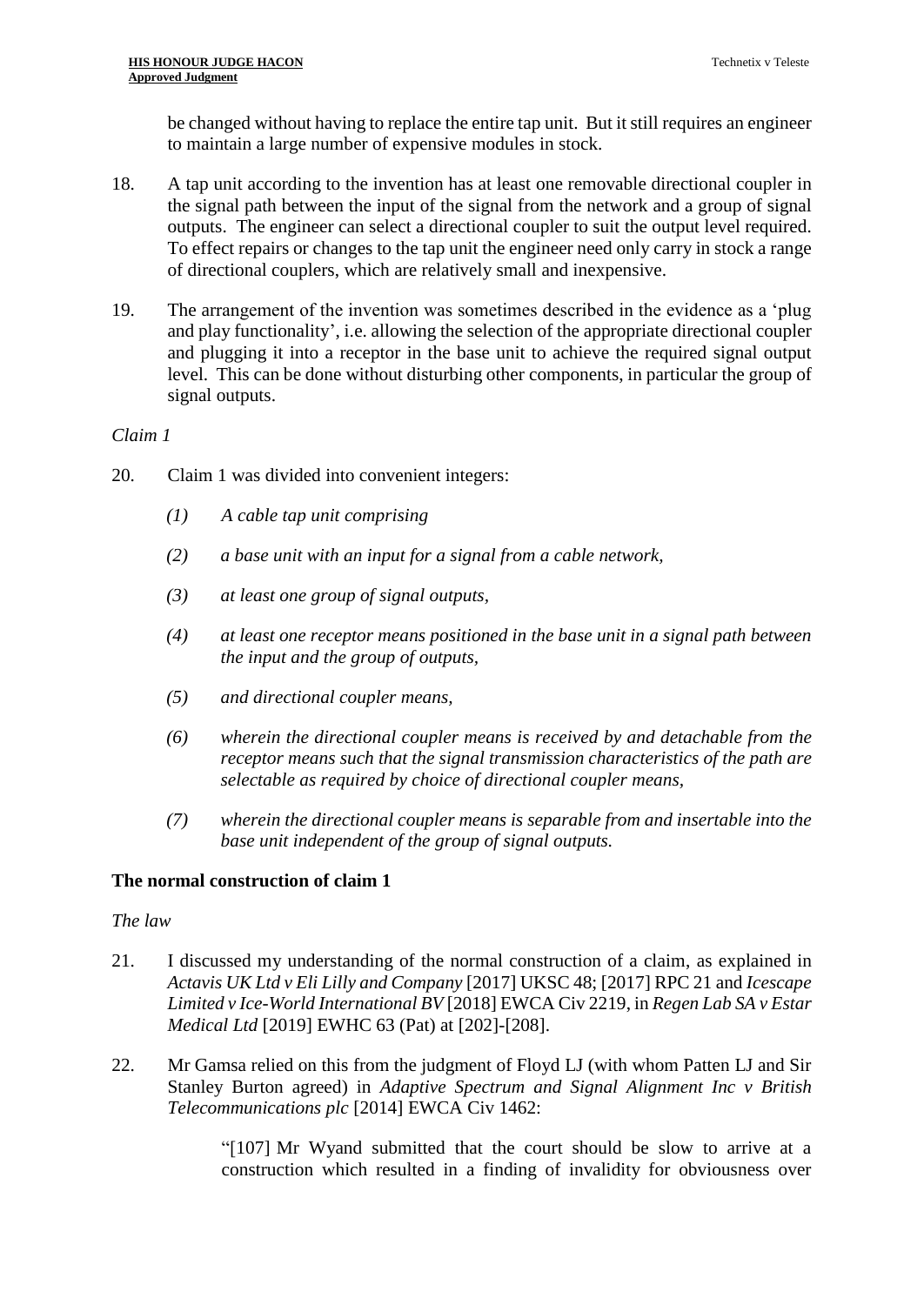common general knowledge. He relied on a passage in Terrell on the Law of Patents, 17th Edition at paragraph 9-107:

'The overall principle is therefore that a construction which leads to a foolish result should, if possible, be rejected as being without the intention of the patentee, for a construction which does not lead to an absurd result is to be preferred. However a finding of invalidity cannot of itself be regarded as an absurd result, unless the relevant piece of prior art is specifically acknowledged in the patent, or unless the invention would to the knowledge of the ordinary reader then be obvious simply in the light of common general knowledge.'

[108] This passage follows a discussion of two cases. The first is a decision of this court in *[Ocli Coating Laboratory v Pilkington](https://uk.practicallaw.thomsonreuters.com/Document/I144B12A0E42811DA8FC2A0F0355337E9/View/FullText.html?originationContext=document&transitionType=DocumentItem&contextData=(sc.Search))* [1995] RPC 145. In that case the court concluded that a good reason for confining the meaning of the claims to what it described as a literal construction was that, if the wider construction was adopted, the patent would be rendered obvious in the light of the prior art. As the authors of Terrell point out, however, that cannot be a universal proposition. Where there is no reason to assume that the patentee was aware of a particular piece of prior art, his claim may well have been framed in ignorance of it. In such circumstances it would be wrong to impute to the patentee an intention to frame a claim so as to avoid attacks which could be based on it. It is also perhaps relevant to observe that that case was decided at a time when the courts decided construction by making a distinction between the strict, literal or acontextual meaning of the language and its purposive meaning, as opposed to adopting the unitary approach propounded in *Kirin Amgen*. One aspect of that approach invited speculation as to whether there was a possible reason why the patentee might have wanted to restrict himself to the strict, literal meaning.

[109] The second case cited was a decision of Jacob J in *[Beloit v Valmet \(No](https://uk.practicallaw.thomsonreuters.com/Document/I73707BE1E42711DA8FC2A0F0355337E9/View/FullText.html?originationContext=document&transitionType=DocumentItem&contextData=(sc.Search))  2)* [\[1995\] RPC 705. A](https://uk.practicallaw.thomsonreuters.com/Document/I73707BE1E42711DA8FC2A0F0355337E9/View/FullText.html?originationContext=document&transitionType=DocumentItem&contextData=(sc.Search))t page 720 Jacob J pointed out:

"… there is normally no reason to suppose the patentee when he set the limits of his monopoly knew of a particular piece of prior art … Of course the position is different if the prior art is specifically acknowledged in the patent…"

[110] Even if prior art is specifically acknowledged, much may turn, as Lewison J pointed out in *[Ultraframe v Eurocell](https://uk.practicallaw.thomsonreuters.com/Document/IDF8E9860E42811DA8FC2A0F0355337E9/View/FullText.html?originationContext=document&transitionType=DocumentItem&contextData=(sc.Search))* [2005] RPC 7 at [73], on the way in which the prior art is referred to in the patent.

[111] As with any canon of construction, one must be wary of treating it as a rigid rule. Moreover as soon as one departs from documents specifically acknowledged in the specification, the skilled reader has no basis for assuming that the patentee was aware of the document in question. Still further, where the objection is one of obviousness rather than lack of novelty, a value judgment is involved on which widely differing views are possible. It is true that if the document is said to form part of the common general knowledge, it might be said to be more likely that the patentee is aware of it. But a patentee may have been isolated from the common general knowledge, or may, despite the later finding of obviousness, have genuinely believed that he had made an invention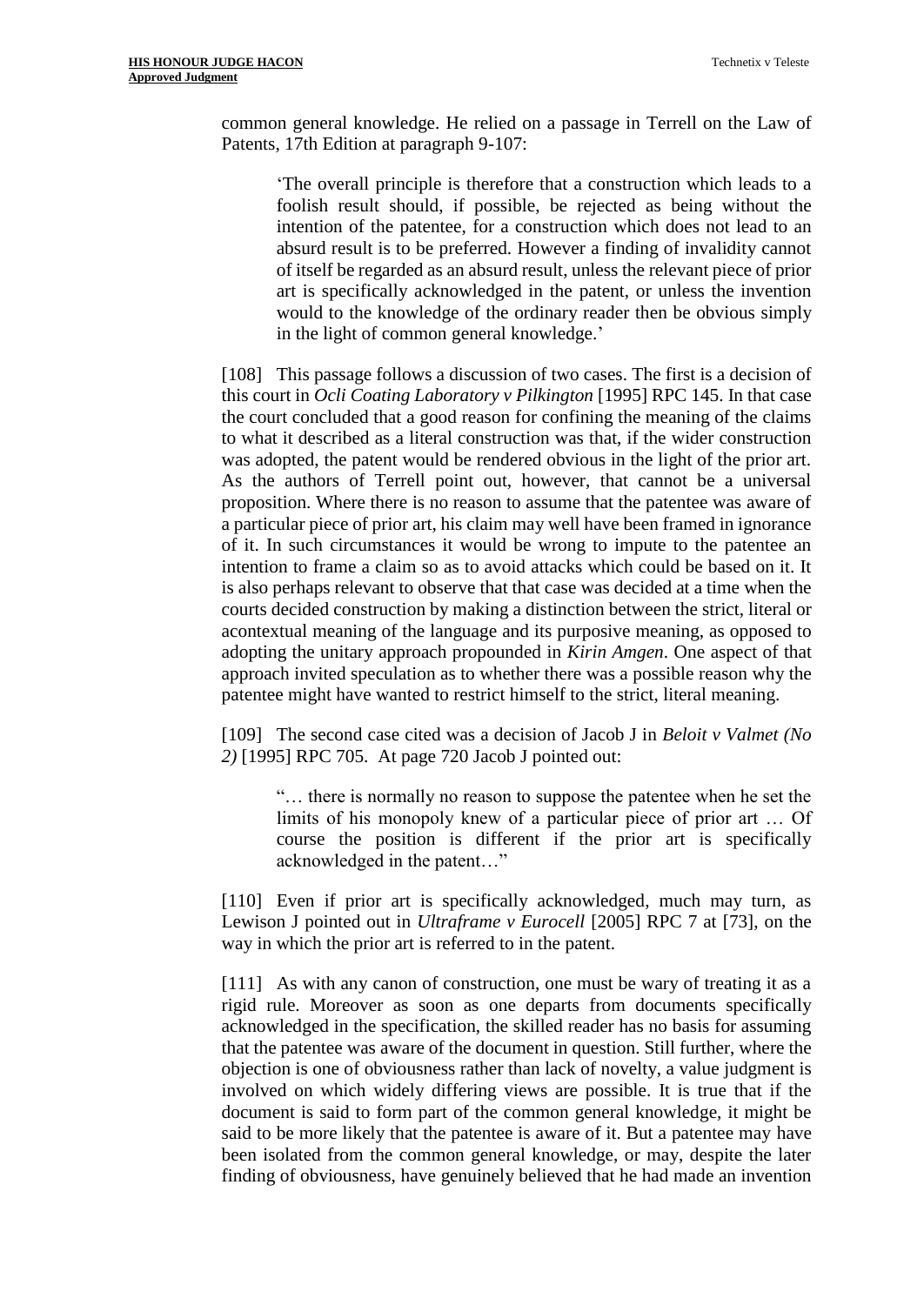over it. As will be seen below, the argument of invalidity over Kerpez involved, amongst other things, resolving a dispute between experts as to the feasibility of identifying noise sources. I am not persuaded therefore that it would be right to give weight to this factor in the present case."

- 23. Mr Gamsa drew from this a principle of law similar to that asserted by counsel at the start of the passage: the court should be slow to arrive at a construction that would render a patent anticipated or obvious over the common general knowledge of the skilled person.
- 24. I think that Floyd LJ's view on the relevance of prior art to construction was more nuanced than Mr Gamsa suggested. Floyd LJ pointed out that once one departs from documents specifically acknowledged in the specification, it is difficult for the skilled person reading the document to make assumptions about what prior art the patentee had in mind when framing his claims. The court must construe the claims according to the canons of normal construction as explained in *Actavis*. This includes reading the claim and the description through the eyes of the skilled person and thus with the common general knowledge in mind. Yet even where the relevant prior art is common general knowledge said to anticipate the claim, it may be that the skilled person would conclude that the patentee was isolated from that part of the common general knowledge or just overlooked it.
- 25. It seems to me that there is no rule that a court must always be slow at finding that a claim lacks novelty over the common general knowledge. It will depend in part on the clarity of the meaning of the claim on a normal construction. Each case must be decided on its own facts. All the more so where the issue is inventive step, for the reason identified by Floyd LJ.

## *Cable tap unit*

- 26. Mr Gamsa argued that the cable signal emerging from the unit must be suitable for that purpose and that consequently the unit had to be environmentally sealed and RF shielded. (RF shielding blocks radio frequency electromagnetic radiation.)
- 27. The need for, and the nature and extent of sealing and shielding will depend on the location of the tap unit. Neither the specification nor Mr Bailey's evidence indicated that claim 1 requires any specifics in that regard.
- 28. Mr Gamsa also argued that if the directional coupler and splitters are connected by coaxial cable, the unit they form ceases to be a cable tap unit within the meaning given to that term by claim 1. He referred to prior art, but it did not establish that the skilled person would regard 'cable tap unit' as a term of art at the priority date which excluded a unit with components connected by coaxial cable.
- 29. On the other hand, it was a part of Teleste's argument on another issue of construction that the signal path of claim 1 is formed by the circuitry of the base unit. I have reached the view that if any significant proportion of the signal path is not within the base unit, for instance it is formed by coaxial cable joining components, the unit thus created would not be a cable tap unit within the meaning of that term in claim 1.

## *A base unit with an input for a signal from a cable network*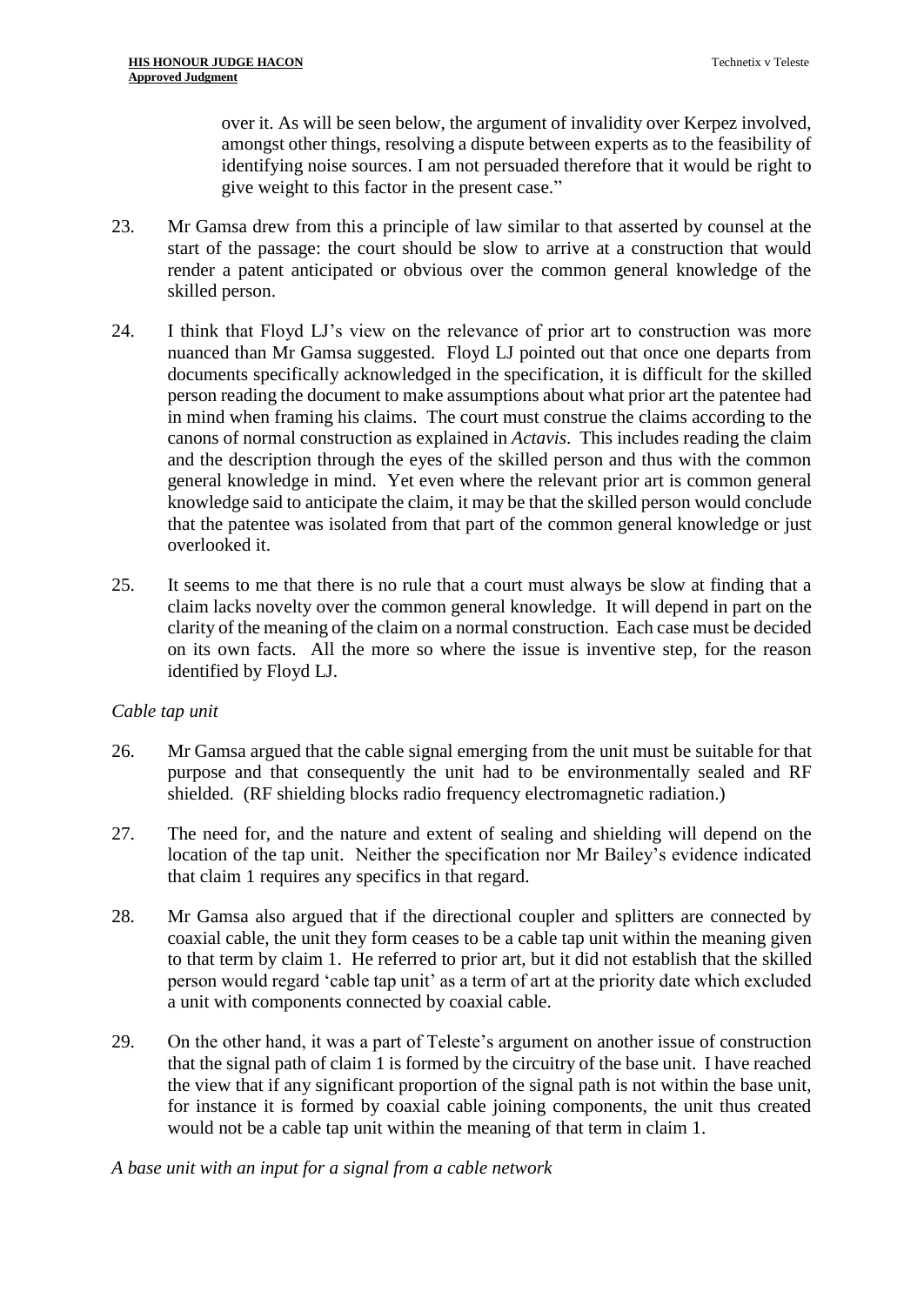- 30. It was Technetix' case that the signal input of the base unit may be separate and mounted on to the base unit. Mr Chacksfield submitted that the signal input must form part of the base unit.
- 31. Mr Chacksfield's interpretation is the more natural reading of the words 'a base unit with an input for a signal from a cable network' in claim 1. Had there been a comma after 'unit' the natural meaning would have been different.
- 32. Mr Chacksfield pointed out that claim 1 requires '…at least one receptor means positioned in the base unit in a signal path between the input and a group of outputs …'. He said that there must be a signal path, formed by the circuitry of the base unit, between the input and outputs. I think that by itself this is neutral. It does not exclude the possibility of the circuitry being connected at one end to a signal input mounted on, but not part of, the base unit. However, the base unit must have the necessary circuitry.
- 33. The description at page 2 states that the signal outputs may be detachable from the base unit – the claim 5 embodiment. There is no indication that the input may be detachable and no example with an input separable from the base unit. I think the reader of the Patent would take this to be support for the natural reading of claim 1 referred to above.
- 34. In my view, the skilled person would construe claim 1 to require the input to form an integral part of the base unit.

## *Group of signal outputs*

- 35. Mr Gamsa characterised Mr Bailey's evidence at paragraphs 13 to 18 of his second report as stating that the Patent requires the signal output to provide a signal at a suitable level. If it does not, it is not a signal output within the meaning of claim 1.
- 36. I do not read Mr Bailey's evidence as being so prescriptive. In those paragraphs Mr Bailey was discussing the signal from Teleste's product, stating that the signal was too high for a subscriber drop connection.
- 37. There is nothing in claim 1 or the Patent's description supporting the alleged narrow definition of 'signal output', or by extension 'group of signal outputs'. Whether the signal is too high or too low, it is still a signal transmitted from what the skilled person would take to be a signal output, albeit a signal unsuitable for a subscriber drop connection. In practice, a signal that is too high, which is all that Mr Bailey was considering, would be made suitable by connection to a splitter outside the tap unit, as he confirmed.

## *Receptor means*

38. At a hearing on 17 July 2018 it was agreed between the parties that 'receptor means' was to be interpreted in the manner described by Mr Bartlett at paragraphs 73 and 74 of his first report. This was formalised in the order of that date. In paragraphs 73 and 74 Mr Bartlett was describing the embodiment described in the Patent in which both the directional couplers and the signal outputs are individually replaceable, the claim 5 embodiment: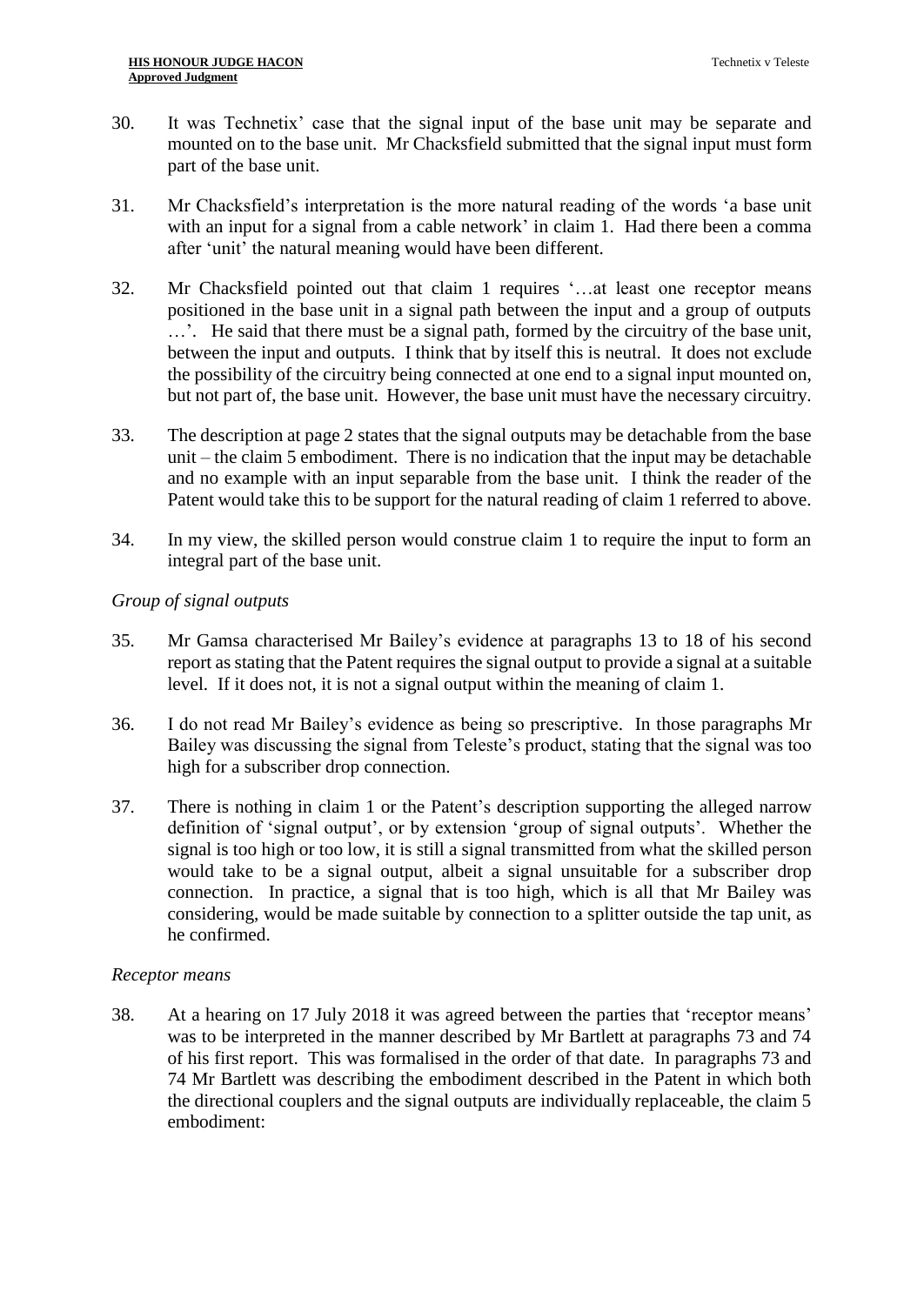"73. The document continues to describe a further aspect where the base unit is provided with detachable modules which carry at least one group of signal outputs. This continues the same idea in that the skilled person would understand that the design and circuitry of the base unit, instead of including the output circuitry, would have an additional receptor for inserting groups of signal outputs each linked (by the circuitry in the base unit) to one of the directional couplers.

74. Again, this is different from the prior art described in the Background to the Invention in that instead of having modular combined directional couplersplitters, in the second 'aspect' [of the invention] the directional couplers and splitter units are individually modular and the base unit has two kinds of receptors, one for directional couplers and one for splitter units. It is also different from the method of attaching components to the back board of the cabinet and wiring them together in that it provides a unit which can be plugged into the network and which contains circuitry and convenient receptors into which components can be inserted."

39. In the context of claim 1, the receptor is connected to the circuitry of the base unit within which it is positioned. It receives a directional coupler and provides a means for plugging the directional coupler into the network and unplugging it from the network.

## *Separation and insertion of the directional coupler*

- 40. In one of the cited items of prior art the tap unit is in a sealed box. Technetix argued that where this is the case a directional coupler cannot be separable from or insertable into the base unit because the engineer must first open the box. To explain the argument, Mr Gamsa likened the directional coupler to a piston in a car engine. He said that a piston cannot be 'insertable' into a car when the bonnet must be removed and the engine dropped before the piston can be inserted.
- 41. I have no idea whether car mechanics talk to each other about insertable pistons. If they do, the obvious fact that there must be access to the right part of the engine before a piston can be inserted may or may not mean that absent such access, mechanics would reject the idea that the piston is 'insertable'. It is not self-evident.
- 42. The more relevant point is that integer (7) is not concerned with whether it is physically possible to insert and remove the directional coupler from a receptor means in the base unit. The specification reads as if it is possible and evidence went forward, unsurprisingly, on that assumption. Integer (7) is about whether this can be done independently of the signal outputs, to which I turn next.

## *Separation and insertion of the directional coupler is independent of the signal outputs*

43. Integer (7) of claim 1 is important since it was added by Technetix in the proposed amendment to the granted patent expressly to overcome the acknowledged invalidity of the claim. It requires:

> "…*the directional coupler means is separable from and insertable into the base unit independent of the group of signal outputs*."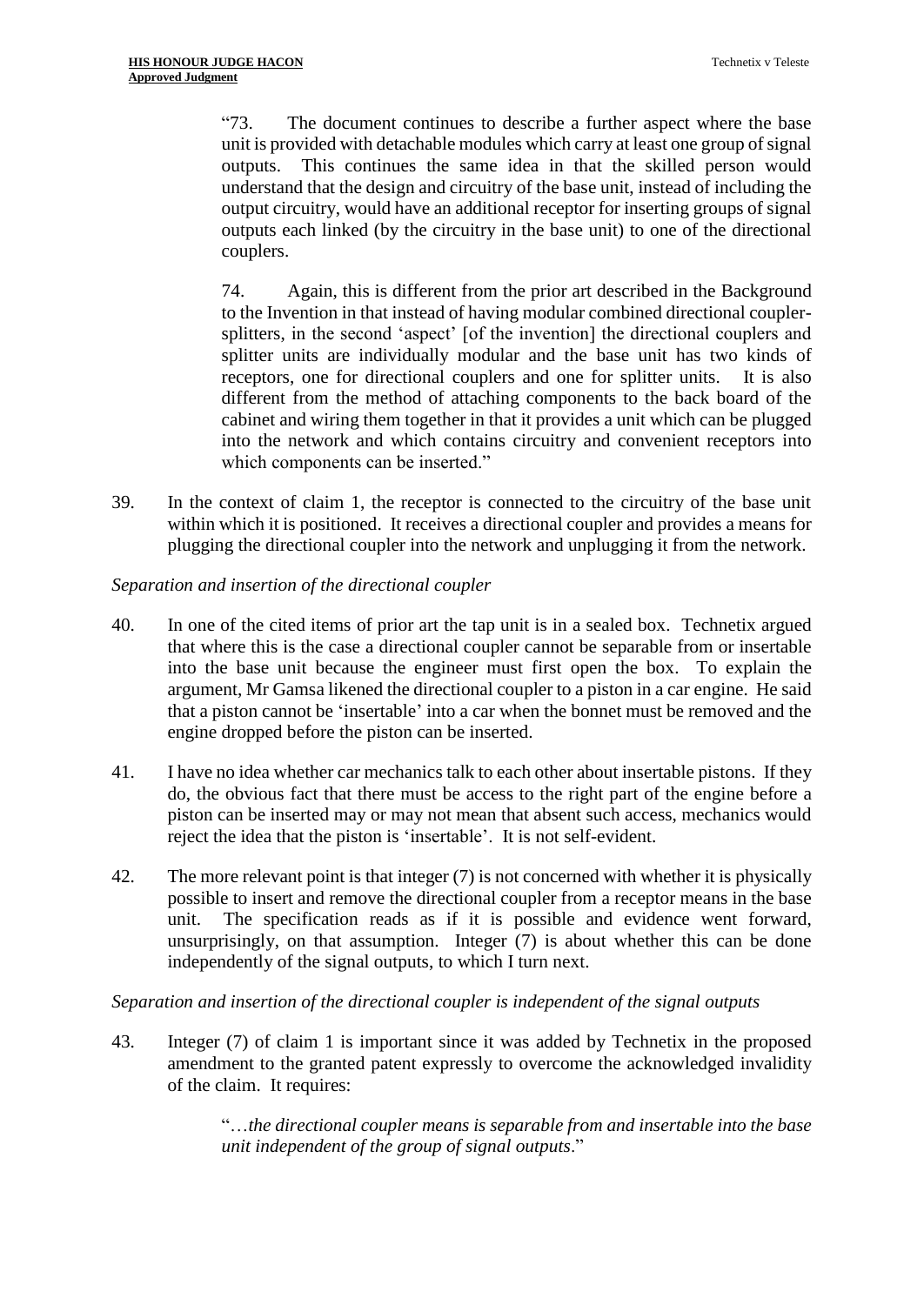44. The invention thus allows the directional coupler to be inserted into and removed from the base unit independently of the signal outputs. The advantage afforded by such independence is stated at page 2 of the Patent:

> "As the directional coupler is separable from and insertable into the base unit independent of the group of signal outputs, the signal levels of the outputs can be selected as required by an engineer according to need, and as the directional couplers are relatively small and inexpensive components, this ensures that the value and volume of items that an engineer needs to carry with him to provide the necessary variations in signal output required is substantially reduced."

- 45. Two points of dispute arose. The first was whether the directional couplers in the tap unit must be separable from and insertable into the base unit independently of all the signal outputs or only some of them.
- 46. Integer (7) refers to *the* directional coupler and *the* group of signal outputs. This is a reference back the cable tap unit *comprising* various features, including integers (3) to (6) which require the presence of at least one group of signal outputs and a directional coupler means. It must therefore be possible to identify in the unit at least one directional coupler and also a group of signal outputs in a signal path running via that directional coupler (once inserted). That directional coupler must be separable from and insertable into the base unit independently of the identified group of signal outputs. It makes no difference whether or not the directional coupler is replaceable independently of other groups of signal outputs. I do not find the meaning of claim 1 ambiguous in this regard. That meaning is not modified or contradicted by anything in the description.
- 47. I note that whereas in his report Mr Bailey took the view that the skilled person would understand that the directional coupler must be replaceable independently of all signal outputs in order to gain the full advantage of the invention, in cross-examination he conceded that this view made no technical sense.
- 48. As the Patent specification states, there is an improved ability to service a tap unit if the directional coupler can be replaced independently of at least one group of signal outputs. No doubt the greater the degree of independence, the greater the improvement in serviceability, but that is by the way.
- 49. The second dispute was whether the claim on a normal construction excludes a tap unit in which the act of obtaining access to the directional coupler interrupts the signal from the directional coupler to the signal outputs. The example given, taken from one of the cited items of prior art, was a tap unit with signal splitters in the lid. When the lid is opened to replace a directional coupler, the signal via the signal splitters to the outputs is broken.
- 50. I see nothing in the claim or the description which would put such a tap unit outside claim 1 on its normal construction, assuming all other integers are present. The invention requires a signal path from an input to a group of outputs which will pass through splitters, but the skilled person will know that the path is necessarily interrupted by the removal of a directional coupler, during its replacement for instance. Mr Bailey confirmed this in cross-examination. So interruption of the signal path elsewhere at the same time, such as by opening the box lid and temporarily breaking the signal path to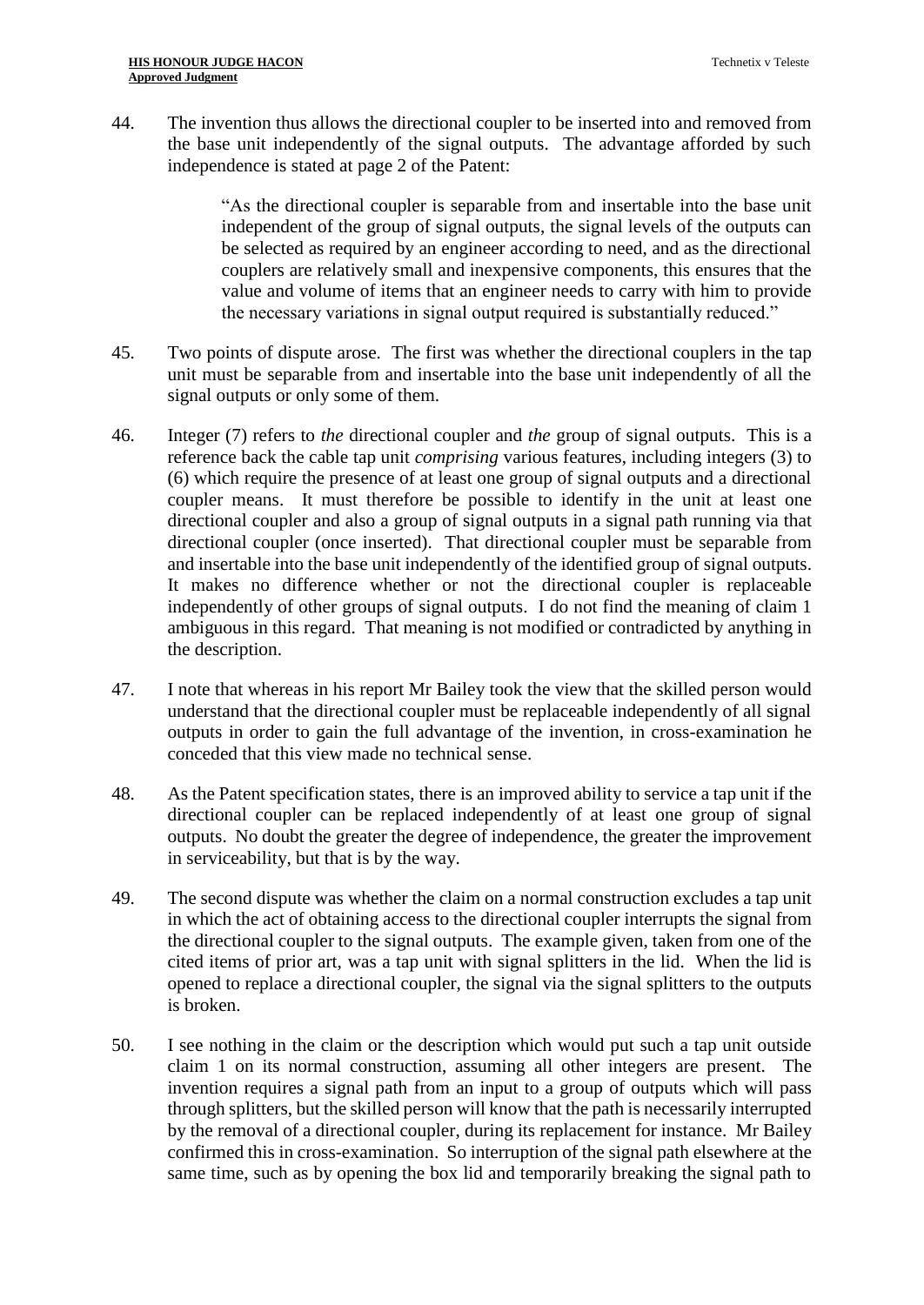and/or from the splitters, would be seen by the skilled person to be irrelevant to compliance with claim 1.

## **Validity**

*The prior art*

- 51. Two items of prior art were cited:
	- (1) United States Patent No. 5,058,198 ('Rocci'), and
	- (2) United States Patent No. 6,292,371 ('Toner').
- 52. Claim 1 was alleged to lack both novelty and inventive step over each of them.

#### *The law*

- 53. There was no dispute about the law. As to novelty, I must apply the principles set out by Lord Hoffmann in *SmithKline Beecham plc's Patent (Synthon)* [2005] UKHL 59; [2006] RPC 10, at [19]-[33].
- 54. Inventive step is assessed as set out by the Court of Appeal in *Pozzoli SpA v BDMO SA*  [2007] EWHC 1372 (Ch); [2007] FSR 36. Mr Gamsa also referred me to Kitchin J's observation in *Generics (UK) Ltd v H. Lundbeck A/S* [2007] EWHC 1040 (Pat); [2007] RPC 32 that the court must consider the weight to be attached to any particular factor in all the relevant circumstances (at [72], approved by the House of Lords in *Conor Medsystems Inc v Angiotech Pharmaceuticals Inc* [2008] UKHL 49; [2008] RPC 28, at [42]), and to Jacob LJ's warning that hindsight must be avoided in *Technip France SA's Patent* [2004] RPC 46, at [112].

## *Rocci*

- 55. The invention claimed in Rocci is entitled 'Radio frequency tap unit which can be reconfigured with minimal disruption of service'. The tap unit is used in a cable TV network. Minimising disruption of the service is achieved by creating modules within the unit which can be individually replaced without interfering with the signal to all the subscribers fed by the tap, just some. The directional coupler and the splitter (with signal outputs) are each in modules. The directional coupler may be removed from or placed into the base unit independently of the signal outputs.
- 56. There are 10 figures in Rocci. The first three illustrate the prior art. Figures 4 to 10 illustrate the only embodiment of the invention described. It has one directional coupler module and one splitter module.
- 57. Rocci was directed to the United States market. There, cable TV signals are generally transmitted on overhead wires and tap units are exposed to the elements unless protected within a weather-proof box. When cable TV came to the UK, regulations required that the cables were laid underground and it became customary to locate tap units in street cabinets. The cabinets are enough to protect the tap units from the weather without the need to put them into a box.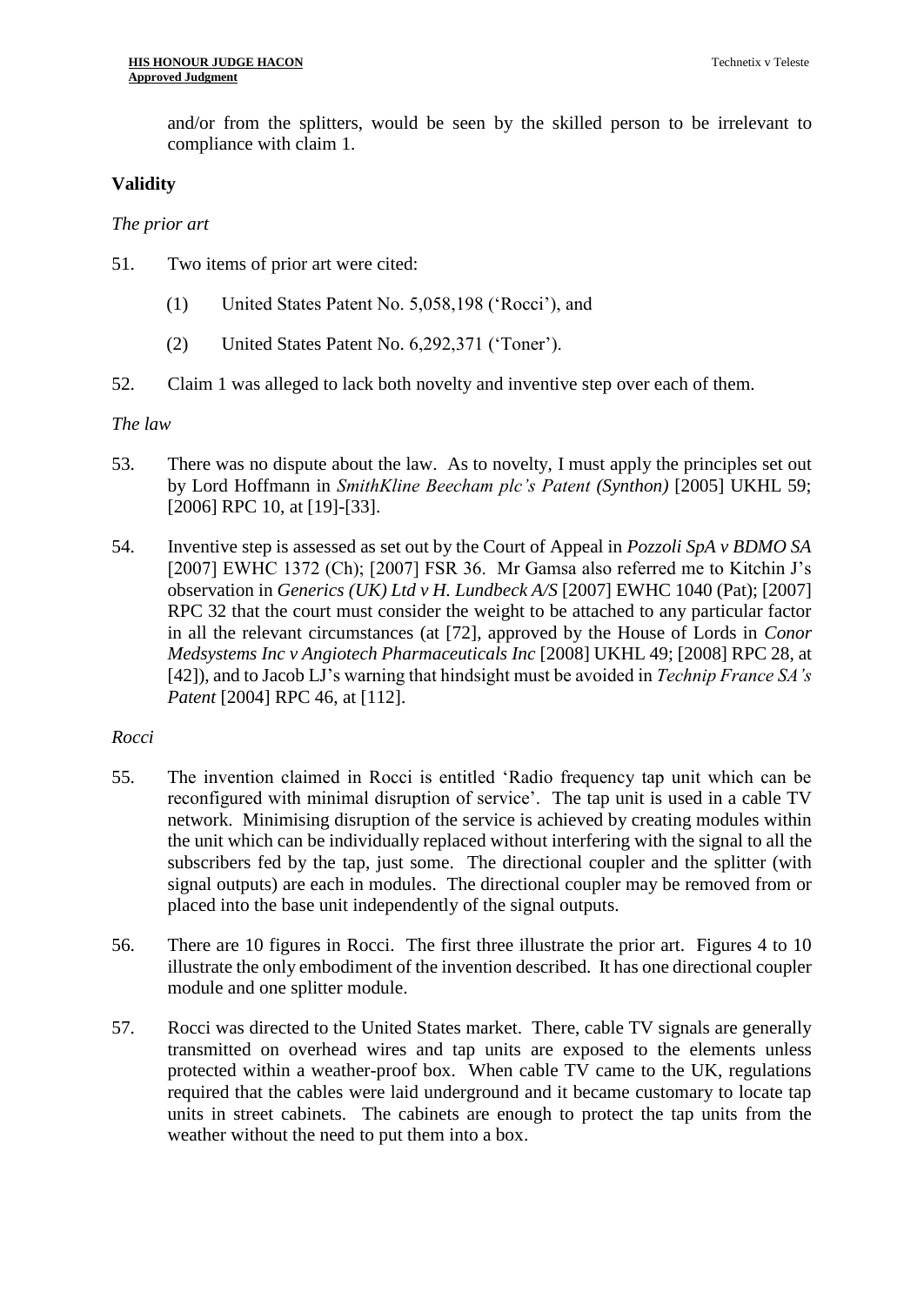58. The single embodiment of Rocci has the splitter in the front plate of the box, with the base unit and directional coupler inside the box.

#### Novelty

59. Technetix argued that Rocci did not enable the invention of the Patent. As was common ground, when an engineer sought to replace a directional coupler, he or she would be obliged to open the lid of the box and thereby interrupt the signal to the signal outputs because the splitter is in the lid. The invention of the Patent was distinguished from Rocci by Mr Gamsa in this way in closing:

> "There are clearly benefits to the Patented approach of being able to remove the directional couplers without physically affecting any of the signal outputs."

- 60. I have discussed this argument in the section on construction. I think the paragraph just quoted reveals the flaw in Technetix' argument. As it accurately states, the advantage of the invention in the Patent is that the directional coupler is replaceable (separable from and insertable into the base unit) without *physically* affecting the signal outputs. This means that the engineer need only carry a range of directional couplers and can select the grade needed. Claim 1 does not require that the directional couplers be replaceable without interrupting the signal to the signal outputs. That would be an impossibility. Mr Bailey confirmed that removing the directional coupler is going to interrupt the signal anyway.
- 61. Mr Gamsa submitted that my construction of claim 1, i.e. the irrelevance to claim 1 of the signal path being cut when the tap unit is accessed, must be wrong because it would have led the skilled reader of the Patent to conclude that claim 1 lacked novelty. The argument was that tap units like Rocci were part of the common general knowledge, specifically the idea of a unit with a lid which, when removed, interrupted the signal path to the signal outputs. The skilled reader of the Patent would not construe claim 1 to cover such an arrangement.
- 62. I find this hard to follow. The common general knowledge relied on, if it existed, would not have rendered claim 1 lacking in novelty. I do not see that it could have driven the skilled person to any conclusion about the construction of claim 1.
- 63. Rocci enabled the invention as described and claimed. Claim 1 lacks novelty over Rocci.

## Inventive step

- 64. Here I assume that Rocci does not anticipate claim 1 because it does not enable the invention for the reason given by Technetix. Teleste's argument was that it would have been obvious to the skilled person at the priority date to take the Rocci tap unit out of its box and put the components in what Mr Chacksfield called a 'flat design', i.e. arranged such that the base unit could be put into a street cabinet. There would be no splitter in a lid and so no interruption of the signal caused by opening the lid.
- 65. Mr Bailey had two related reasons in his report for saying that changing Rocci to a flat design would not be obvious. First, the skilled person would consider Rocci to be inherently impractical; there was a risk that the environmental and RF seals would not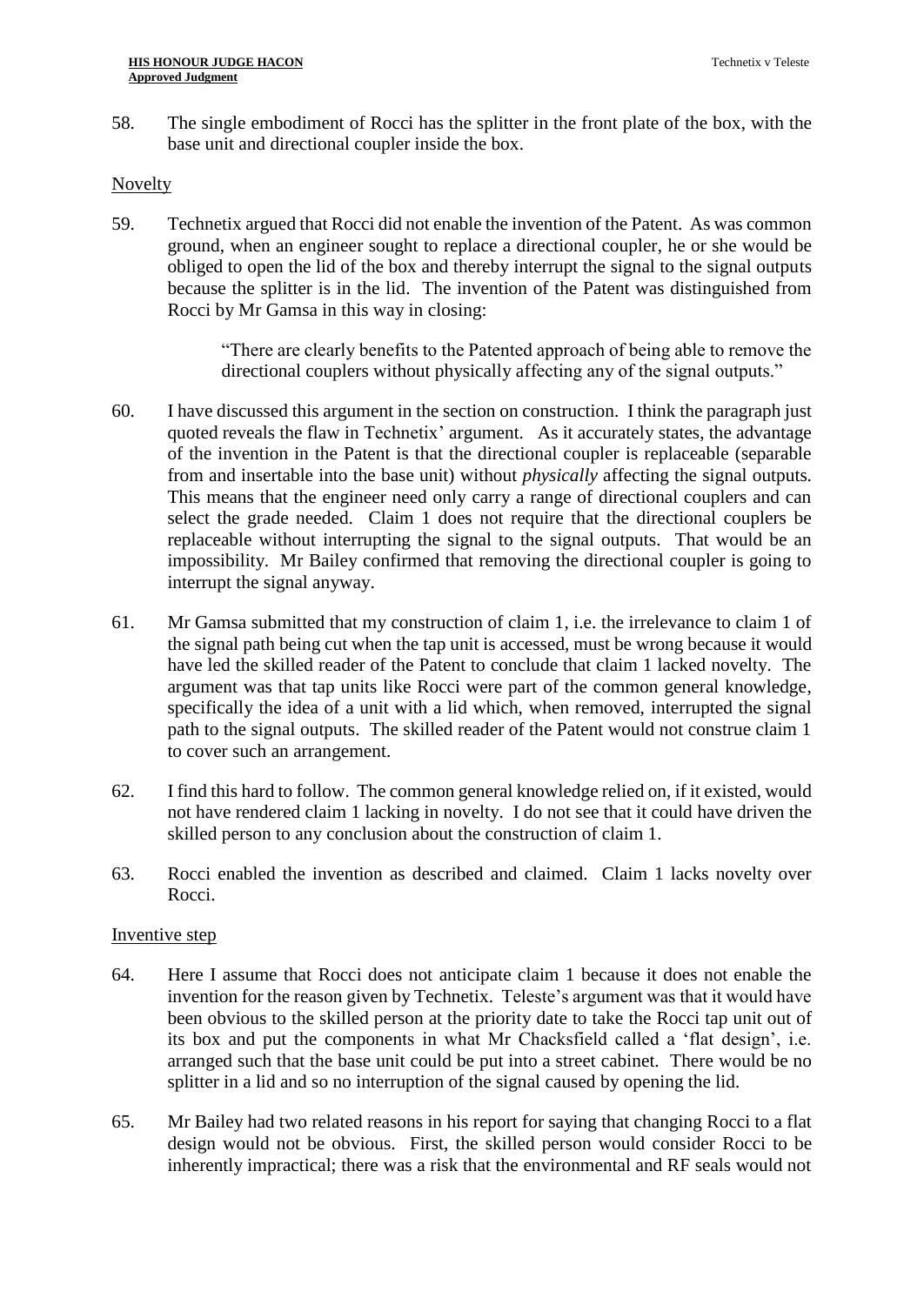have sufficient integrity to ensure that the unit was sealed. Secondly, it would not be obvious to move Rocci outside its box because that would render the directional coupler vulnerable to water ingress.

- 66. These concerns of the skilled person would carry no force if it was obvious to move the Rocci tap unit into a UK-style street cabinet which would offer sufficient protection from the weather. Mr Bailey also said in his report that the skilled person would not have modified Rocci so that it could be installed in a cabinet because the Rocci tap unit did not make efficient use of space. In cross-examination he changed his mind. He conceded that the skilled person would find it obvious to modify the embodiment shown in figure 4 of Rocci into a flat design without a lid. Such a design would be suitable for a street cabinet.
- 67. Mr Bailey's only reservation in the end, which he maintained in cross-examination, was that Rocci would not be a good starting point.
- 68. Mr Bailey had said in his report that he considered Rocci before being shown the Patent and that in his view the skilled person would not contemplate modifying Rocci in any way at all. This could rarely be true of any prior art in any field. It implies that the prior art defies the very idea of modification.
- 69. By the time of cross-examination it became clear that what Mr Bailey really meant was that there were better starting points because the skilled person would hold a low opinion of Rocci. Perhaps. Even so, Mr Bailey conceded that it would have been obvious to amend Rocci in such a way as to create the claim 1 invention.
- 70. On that evidence, if Rocci did not anticipate claim 1, claim 1 would have lacked inventive step over Rocci.

## *Toner*

71. The invention in Toner is a housing used to accommodate components for a cable TV network, including taps and splitters. It has a number of modular cavities into which components can be inserted. When a modular cavity is empty a switch provides conductivity between the input and output of the cavity so that the signal path remains unbroken across that cavity.

## Novelty

72. Teleste relied on the embodiment illustrated in figure 8 of Toner: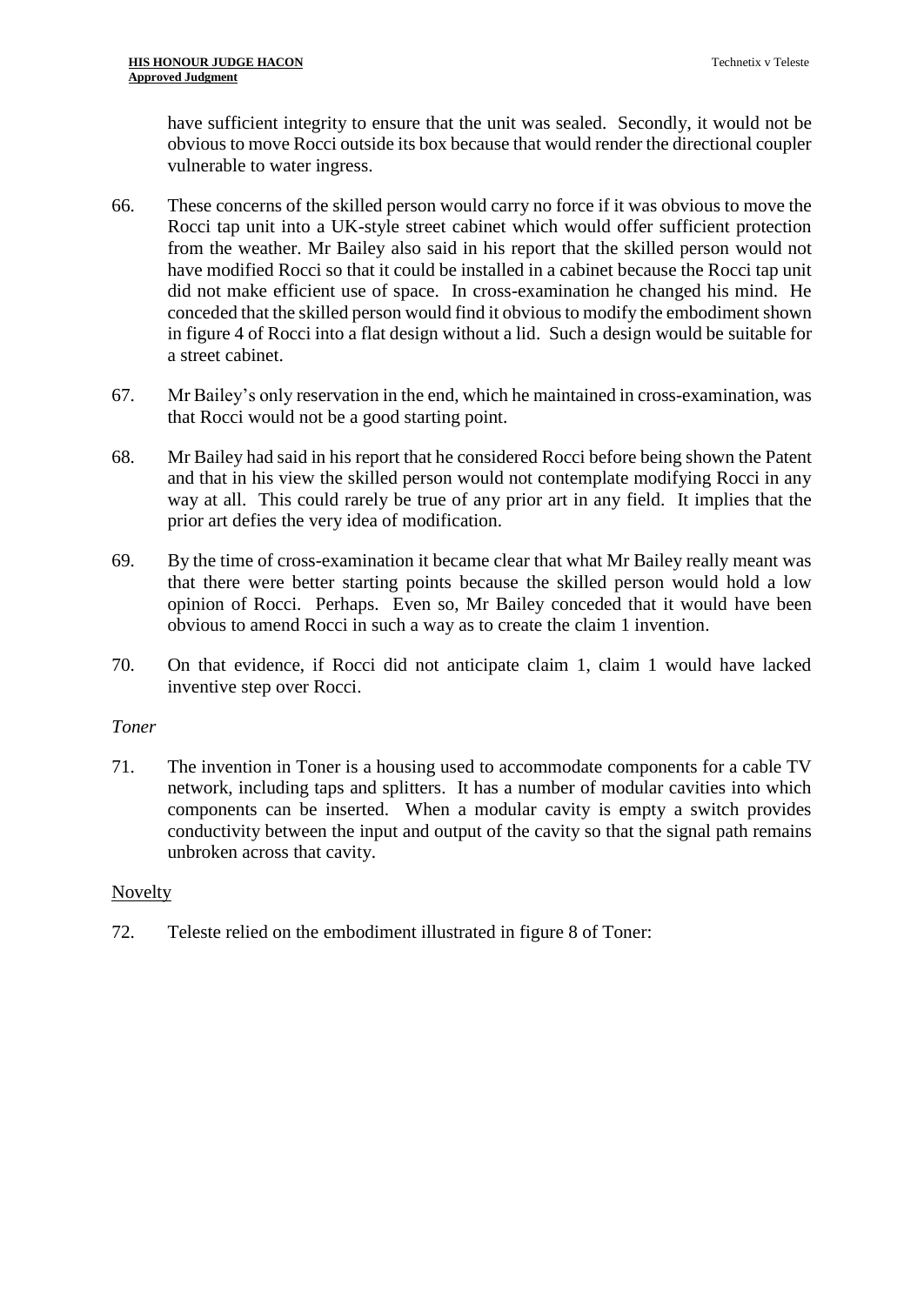

- 73. Figure 8 is explained at column 6, lines 14-24. The signal path from input 810 passes to modular cavity 8a and therein to a directional coupler conventionally represented by a circle containing a horizontal and a diagonally descending line (the signal path). The directional coupler taps off part of the signal which passes via a splitter and then two further splitters (shown below the directional coupler) to four signal outputs beneath. The rest of the signal passes to module 8b which has what is called a 'terminating splitter'. There is no directional coupler in 8b; the signal passes via splitters only to the four signal outputs of that module.
- 74. While the directional coupler in module 8a cannot be removed independently of the signal outputs in 8a, it can be removed independently of the signal outputs of module 8b.
- 75. Technetix' only answer to the allegation of lack of novelty over this embodiment was that as a matter of construction claim 1 requires the directional coupler to be removed independent of all groups of signal outputs in the tap unit. For reasons I have given, I disagree.
- 76. Mr Gamsa argued that my construction must be wrong because the skilled person would have recognised that it leads to claim 1 lacking novelty over the common general knowledge. He or she would have known that this included arrangements in which the directional coupler could be removed independently of at least one group of signal outputs, but not others. Therefore, urged towards a construction of claim 1 that did not cover the prior art, he or she would construe claim 1 to require that the directional coupler must be independent of all groups of signal outputs. As for evidence of this common general knowledge, Mr Gamsa said that Mr Bailey had agreed with paragraphs 47 and 53 of Mr Bartlett's report and that in those paragraphs Mr Bartlett had asserted that common general knowledge.
- 77. Mr Bailey's agreement with Mr Bartlett about the common general knowledge came in a very short exchange with Mr Chacksfield in which Mr Bailey accepted that there was not much between him and Mr Bartlett on the common general knowledge. Mr Bailey did not turn his mind at all to the point in question. Even Mr Bartlett did not. I do not read his paragraphs 47 and 53 as drawing the required distinction within the common general knowledge between replacing a directional coupler independently of one, or some, or all groups of signal outputs.
- 78. Also, as I have indicated, I find claim 1 unambiguous in this regard. Claim 1 lacks novelty over Toner.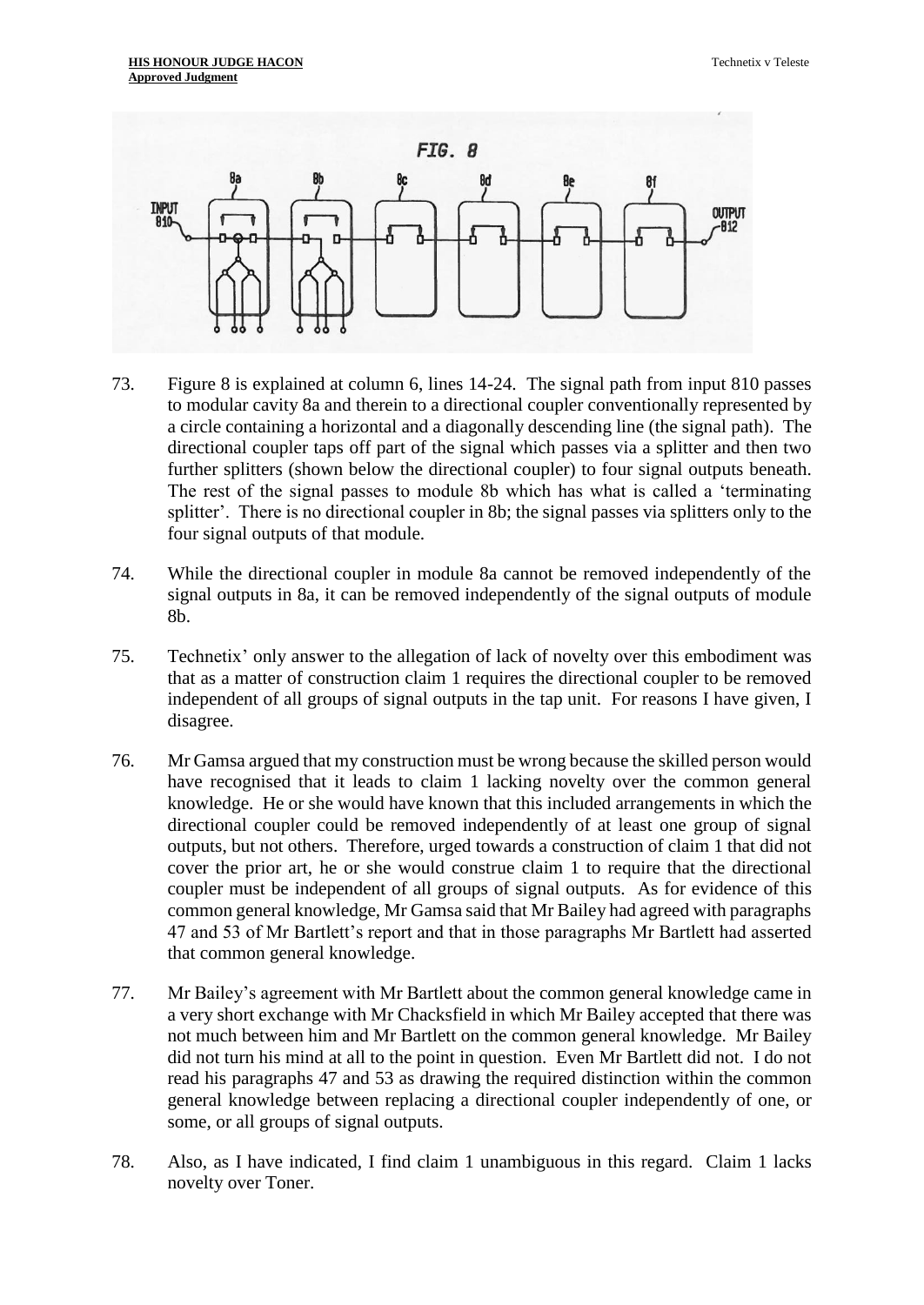#### Inventive step

- 79. Teleste's case on obviousness went forward on the assumption that Technetix' construction of claim 1 was correct, i.e. the directional coupler must be replaceable independently of all groups of signal outputs.
- 80. It was put to Mr Bailey that there could be cable TV signals fed from a tap unit, where one distant property requires a significantly stronger signal than other closer properties. If this were the case, it would have been obvious to adapt Toner to have a directional coupler in one module with a single drop port to feed the distant property. Splitters with a group of signal outputs would be in the next module to feed the closer properties. This arrangement was illustrated as follows:



- 81. Mr Bailey agreed in cross-examination that it would have been obvious to modify Toner in this way. Mr Chacksfield submitted that the single output of the first module is not a 'group of signal outputs'. Therefore, even on Technetix' construction, the directional coupler would be replaceable independently of the only group of signal outputs present.
- 82. I agree. '[A]t least one group of signal outputs' in claim 1 would not as a matter of natural language be interpreted to cover a single signal output. Nothing in the specification supports such an interpretation. In the arrangement illustrated, the directional coupler would be separable from and insertable into the base unit independent of the group of signal outputs.
- 83. On Mr Bailey's evidence claim 1 would lack inventive step over Toner even on Technetix' view that the directional coupler must be replaceable independently of all groups of signal outputs present.

## **Infringement**

*The law on the scope of a claim*

- 84. The law on the scope of a patent claim was explained by the Supreme Court in *Actavis UK Ltd v Eli Lilly & Co* [2017] UKSC 48; [2017] RPC 21 and the Court of Appeal in *Icescape Limited v Ice-World International BV* [2018] EWCA Civ 2219; [2019] FSR 5. I discussed those judgments in *Regen Lab SA v Estar Medical Ltd* [2019] EWHC 63 (Pat) at [199]-[224].
- *A Formstein defence*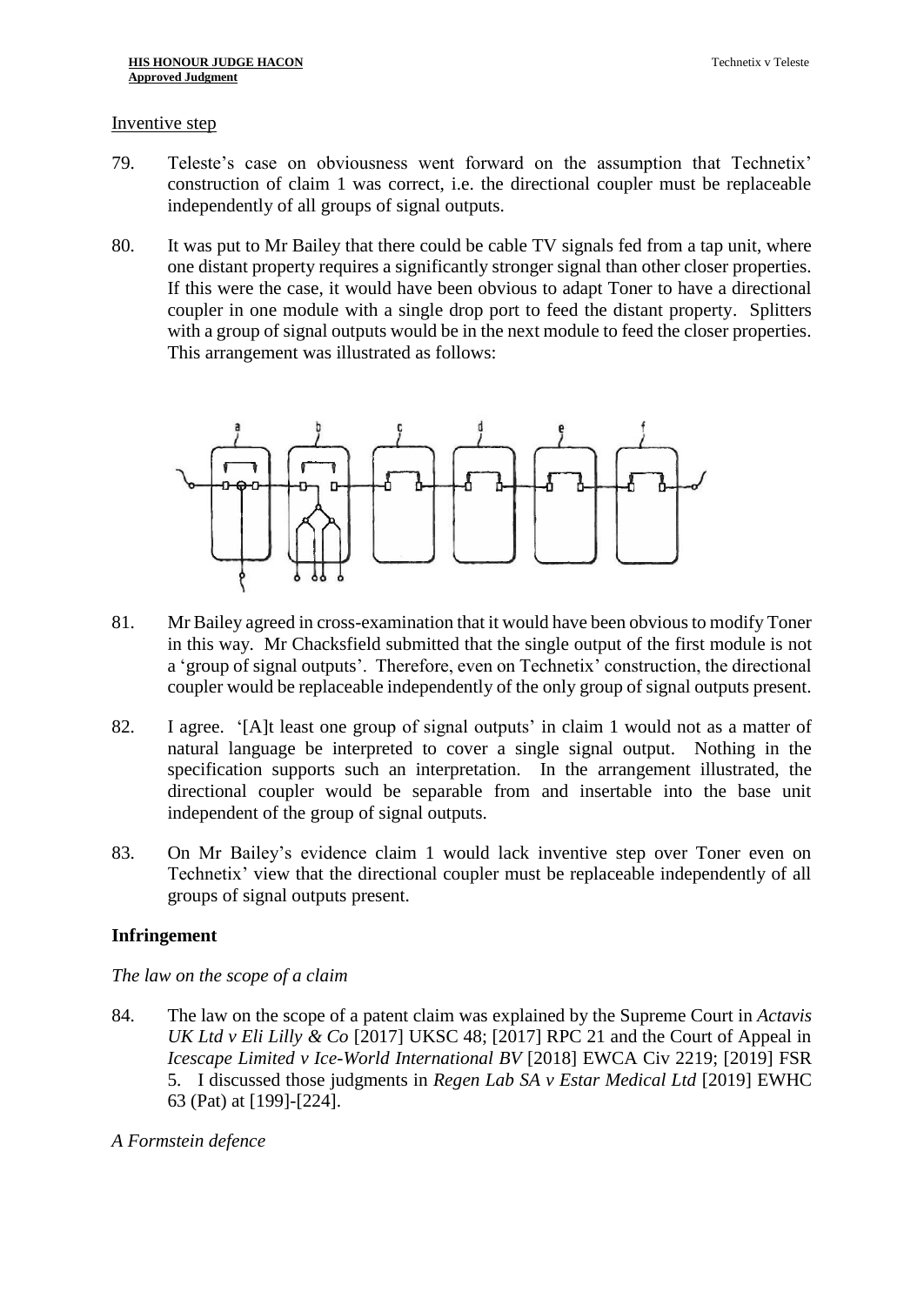1

- 85. An additional point arose in the present case. Teleste argued that if its product fell within the scope of claim 1, it was entitled to a defence to infringement if the product lacked novelty or inventive step over the prior art. This defence was fully pleaded on both sides and argued at the trial.
- 86. To explain how such a defence, if it exists, might operate I need to go back to the law as it applied before the judgment of the Supreme Court in *Actavis*.
- 87. It has long been a basic principle of patent law in the United Kingdom that a patentee should not be able to prevent a person from doing what he or she had lawfully been entitled to do before the patent was granted. Lord Hoffmann put it in this way in *Merrell Dow Pharmaceutical Inc v H. N. Norton & Co Ltd* [1996] RPC 76, at p.83:

"Ever since the power of the Crown to grant monopolies was curbed by parliament and the courts at the beginning of the seventeenth century, it has been a fundamental principle of United Kingdom patent law that the Crown could not grant a patent which would enable the patentee to stop another trader from doing what had been done before."<sup>1</sup>

88. For convenience I will call this 'the *Merrell Dow* principle'. By way of an earlier example from the House of Lords, in *Gillette Safety Razor Co v Anglo-American Trading Co* (1913) 30 RPC 465, Lord Moulton said (at p.480):

> "It is impossible for an ordinary member of the public to keep watch on all the numerous patents which are taken out and to ascertain the validity and scope of their claims. But he is entitled to feel secure if he knows that that which he is doing differs from that which has been done of old only in non-patentable variations …"

89. Before *Actavis* the *Merrell Dow* principle was reconciled with the law on the construction and infringement of patent claims by the availability of the '*Gillette*  defence', the name being taken from the judgment just referred to. In modern practice this is not strictly a standalone defence to infringement. Lord Moulton's idea was that a defendant should be entitled to prove that the alleged infringement would have lacked novelty or inventive step at the priority date and that this of itself established a defence without the court having to go to the trouble of having to resolve whether the patent was valid or not infringed, see pp.480-1. However, Floyd LJ pointed out in *Fujifilm Kyowa Kirin Biologics Co., Ltd v Abbvie Biotechnology Ltd* [2017] EWCA Civ 1; [2017] RPC 9 that this idea has never been taken up and that the court must primarily consider whether the patent is valid:

> "[56] It is, we would accept, still not the practice to adopt Lord Moulton's approach to deciding conventional patent actions where both validity and infringement are in issue. The court will resolve those issues individually by reference to the claims of the patent, rather than take the short cut of deciding whether the defendant's product is old or obvious. That is because, as we think Lord Moulton was recognising, the validity of a granted patent involves more

<sup>&</sup>lt;sup>1</sup> This is subject to the exception of a secret or uninformative use, which can be stopped by the grant of a patent (itself qualified by s.64 of the Patents Act 1977), see *Merrill Dow* at p.86 lines 16-36. Notwithstanding the exception, I do not understand Lord Hoffmann to have meant that the general principle should be abandoned.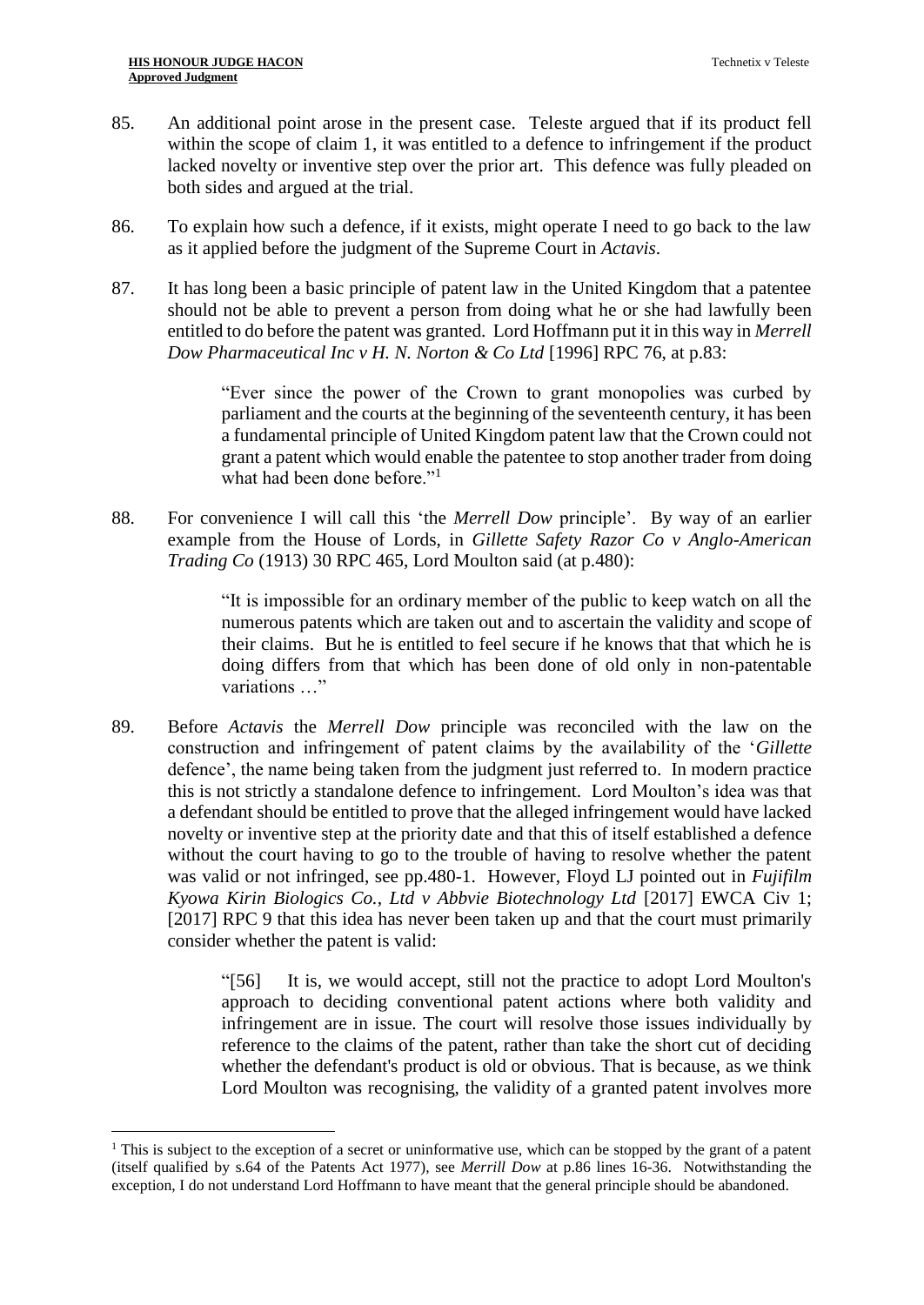than just the private interests of the parties. If the patent is indeed to be impaled on the validity horn of Lord Moulton's dilemma, then it is in the public interest that it be decided and the patent revoked. That same policy is visible in *Traction Corporation v Bennett* (cited above). That consideration does not, however, detract from the potential usefulness of the principle that Lord Moulton was espousing. In a conventional patent action a determination that there is nothing new or inventive about the defendant's product may operate as a cross-check on the outcome of the action as a whole."

- 90. I believe that it would be surprising if the Supreme Court in *Actavis* intended to abandon the *Merrell Dow* principle without expressly saying so.
- 91. Arnold J considered an aspect of this in *Generics (UK) Ltd v Yeda Research and Development Co Ltd* [2017] EWHC 2629; [2018] RPC 2 (at [161]-[167]). He said:

"[163] Counsel for the defendants submitted that it was no longer the law that a claim lacked novelty if the prior publication disclosed subject-matter which, if performed, would necessarily infringe the claim. Rather, the claim would only lack novelty if the prior publication disclosed subject-matter which fell within the claim on its proper interpretation. It was not sufficient that the subjectmatter would infringe the claim applying the doctrine of equivalents.

…

[167] The conclusion I have reached is that counsel for the defendants is correct."

- 92. Arnold J was apparently not asked to consider a similar question in relation to inventive step. Specifically: if an equivalent within the scope of a claim is obvious over the prior art but nothing within the claim on its normal construction is obvious, does the claim lack inventive step? Nor was he asked to consider a defence to infringement newly arising as a consequence of the change in the law on the scope of claims.
- 93. The issue raised by Teleste is the relationship between the scope of a claim and prior art which will invalidate the claim, taking into account both novelty and inventive step.
- 94. One way of reconciling the *Merrell Dow* principle with the doctrine of equivalents would be to say that if an accused product or process is an equivalent and for that reason is nominally within the scope of the claim, but the equivalent would have lacked novelty or inventive step over the prior art at the priority date, then it is deemed to fall outside the scope of the claim, thus providing a defence to infringement.
- 95. German law provides for such a defence, first stated in the judgment of the Federal Supreme Court in Case X ZR 28/25 *Formstein* GRUR 1986, 803. The defence is explained in *Patent Litigation Proceedings in Germany*, Thomas Kühnen, trans. Frank Peterreins, Carl Heymanns Verlag 2015,  $7<sup>th</sup>$  ed. (the translator renders Formstein as 'Formed brick' in English):
	- "e) Objection according to the »Formed brick« decision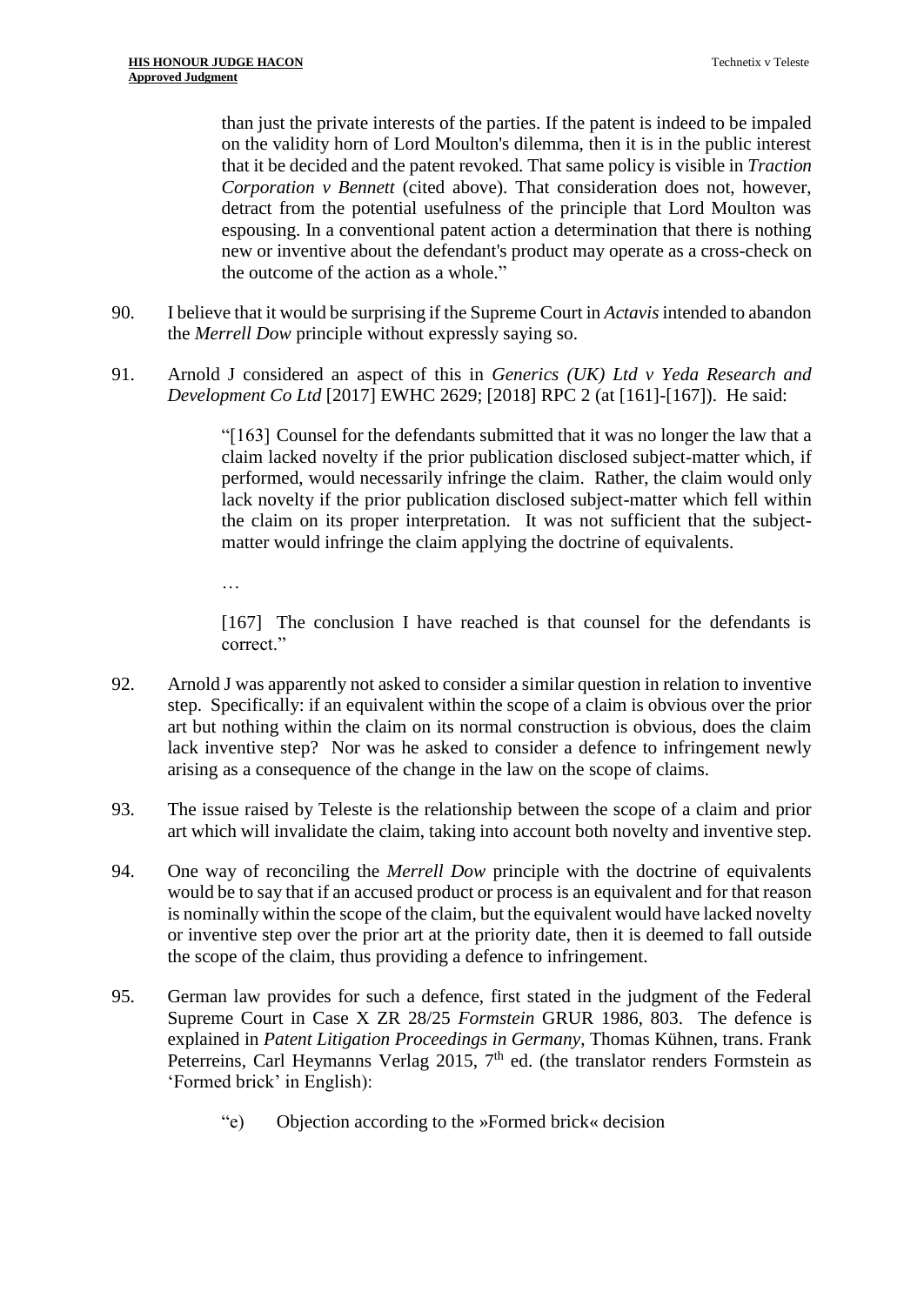If it is found that a contested embodiment contains the features of the asserted property right in at least partly equivalent form, the defendant may use what is referred to as the *objection according to the »Formed brick« decision* as a defence.

aa) Conditions

According to this defence, a contested embodiment does not fall within the scope of protection of a patent or utility model if, with its (partly literally realized and partly equivalently realized) features, it is anticipated in the state of the art or is obvious from the state of the art. Background for the objection according to the »Formed brick« decision is the consideration that the patent in suit must not be extended by means of equivalency on a subject matter which is within the known state of the art, and for which the proprietor of the patent in suit could thus not have obtained patent protection in examination proceedings."

(original italics)

- 96. To give this type of defence a label I will call it the *Formstein* defence. There is a defence along the same lines under Dutch law, see *Core Distribution Inc v Lidl Nederland GmbH¸* District Court of The Hague, 14 March 2012 (Kalden, Hensen and van Peursem), at para. 4.7, which shows that the *Formstein* defence works in a nonbifurcated system.
- 97. In the United States there exists the similar principle of 'ensnarement': the range of equivalents cannot be so extended as to ensnare the prior art, see *Chisum on Patents*, §18.04[2][d]. The authors refer to several authorities including (at p.18-708) *We Care, Inc. v Ultra-Mark International Corp.* 930 F.2d 1567, 18 USPQ2d 1562 (Fed. Cir. 1991), at 1564-65 (the ellipses and square brackets are those of the *Chisum* authors):

"… [A] determination of infringement based on [the doctrine of equivalents] cannot be made in a vacuum; the prior art must be examined to assure that the range of equivalents asserted by the patent holder does not encroach upon subject-matter in the prior art… This, of course, involves consideration of what the prior art would have anticipated…and what the prior art would have made obvious…when the patentee filed the original application. In this way, the doctrine of equivalents is limited; it may not be used to extend a patent holder's right to exclude beyond what could lawfully have been obtained in an original application."

98. More recently, in a judgment dated 29 September 2017 the Court of Appeals of the Federal Circuit said this in *Jang v Boston Scientific Corp*, Opinion no. 16-1275 (Fed. Cir. 2017) at 14-15:

> "A doctrine of equivalents theory cannot be asserted if it will encompass or 'ensnare' the prior art. [*References given*]. A '[h]ypothetical claim analysis is a practical method to determine whether an equivalent would impermissibly ensnare the prior art.' We have explained:

Hypothetical claim analysis is a two-step process. The first step is 'to construct a hypothetical claim that literally covers the accused device.'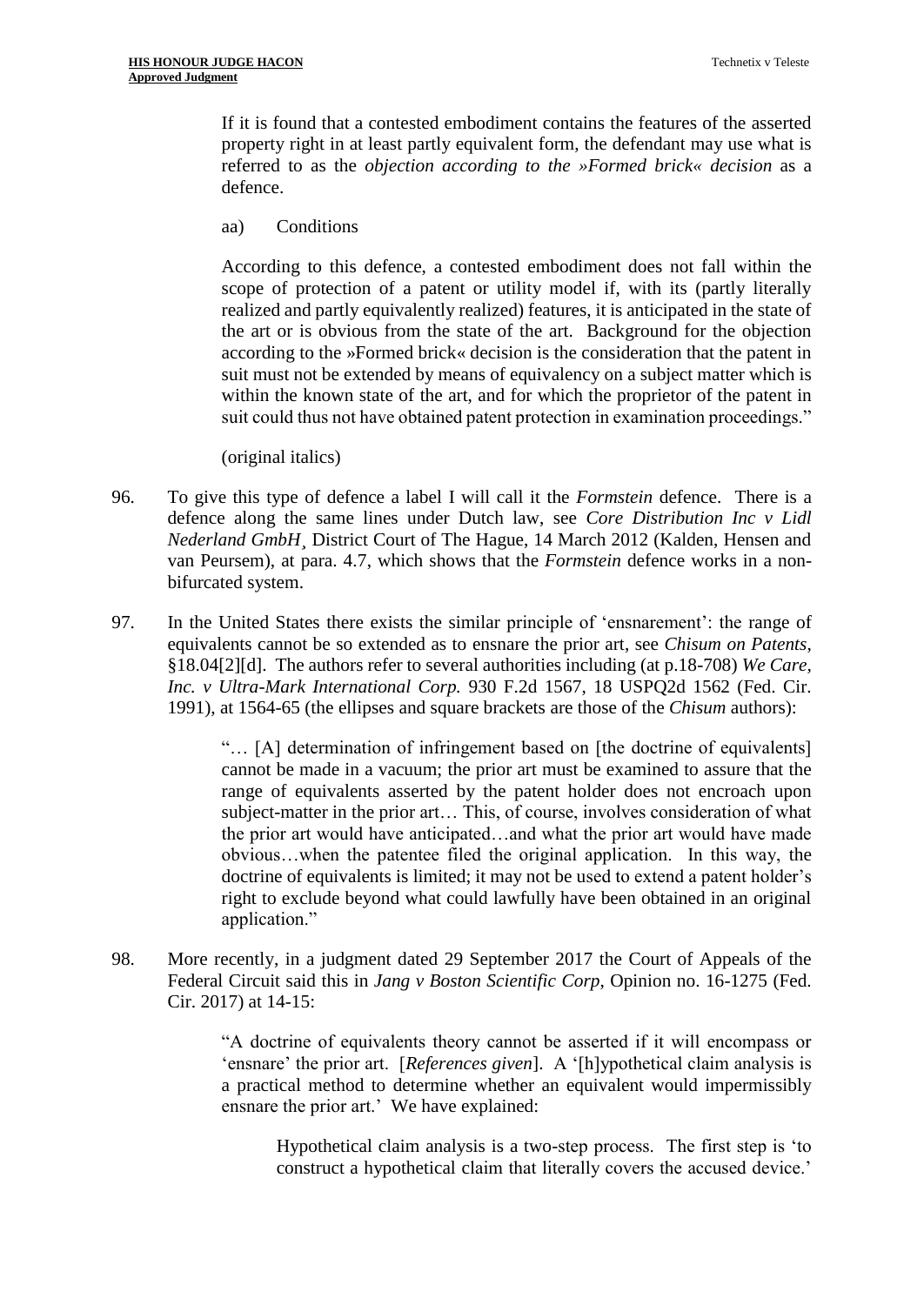Next, prior art introduced by the accused infringer is assessed to 'determine whether the patentee has carried its burden of persuading the court that the hypothetical claim is patentable over the prior art.' In short [the court] ask[s] if a hypothetical claim can be crafted, which contains both the literal claim scope and the accused device, without ensnaring the prior art."

- 99. One route the Supreme Court or the Court of Appeal may take in due course, regarding the interplay between the scope of a claim on the one hand and novelty and inventive step on the other, is the introduction into English law of a *Formstein* defence.
- 100. I cannot rule out such a possibility. I will therefore consider the facts also on the hypothesis that such a defence exists.

## *Whether Teleste's tap unit falls within claim 1 on a normal construction*

101. Teleste's tap unit was generally referred to as 'the Tap Bank'. Teleste said that the Tap Bank lacked three integers of claim 1.

## Base unit with an input for a signal from a cable network

- 102. To satisfy integer (2) the base unit must have an input for a signal from a cable network. The base unit in the Tap Bank is a simple metal sheet with no circuitry and no input for a signal. Teleste argued that the Tap Bank therefore had no base unit within the meaning of claim 1. It also argued that since the input is located in the directional coupler array the Tap Bank did not have a base unit with an input.
- 103. Technetix' response was that claim 1 did not require the base unit to have circuitry. It was also sufficient that the input was into Tap Bank's directional coupler array, with the array to be mounted on to the base unit. For the reasons stated in the section on construction I disagree on both counts.

## The group of signal outputs

- 104. For this part of its case on infringement Teleste assumed against itself that Technetix was correct on a point of construction: the directional couplers must be replaceable without physically disturbing any group of signal outputs, i.e. they are in that sense independent of all groups of signal outputs. I have found that this interpretation of independence is not correct, but I will make the same assumption to consider a rather convoluted further argument on infringement.
- 105. It was common ground that if Technetix' interpretation of 'independent' were right, the directional couplers in the Tap Bank are not replaceable independently of some putative groups of signal outputs. I call them that because Technetix argued that these putative groups of signal outputs were in fact not signal outputs within the meaning of claim 1. This was because they did not transmit a signal at a level suitable for a subscriber drop connection. It followed that the directional couplers in the Tap Bank are replaceable independently of all 'genuine' groups of signal outputs. Integer (7) is satisfied.
- 106. I have rejected this meaning of a 'signal output', so I find that Technetix' argument is not correct. But the short point is that since Technetix were also wrong about their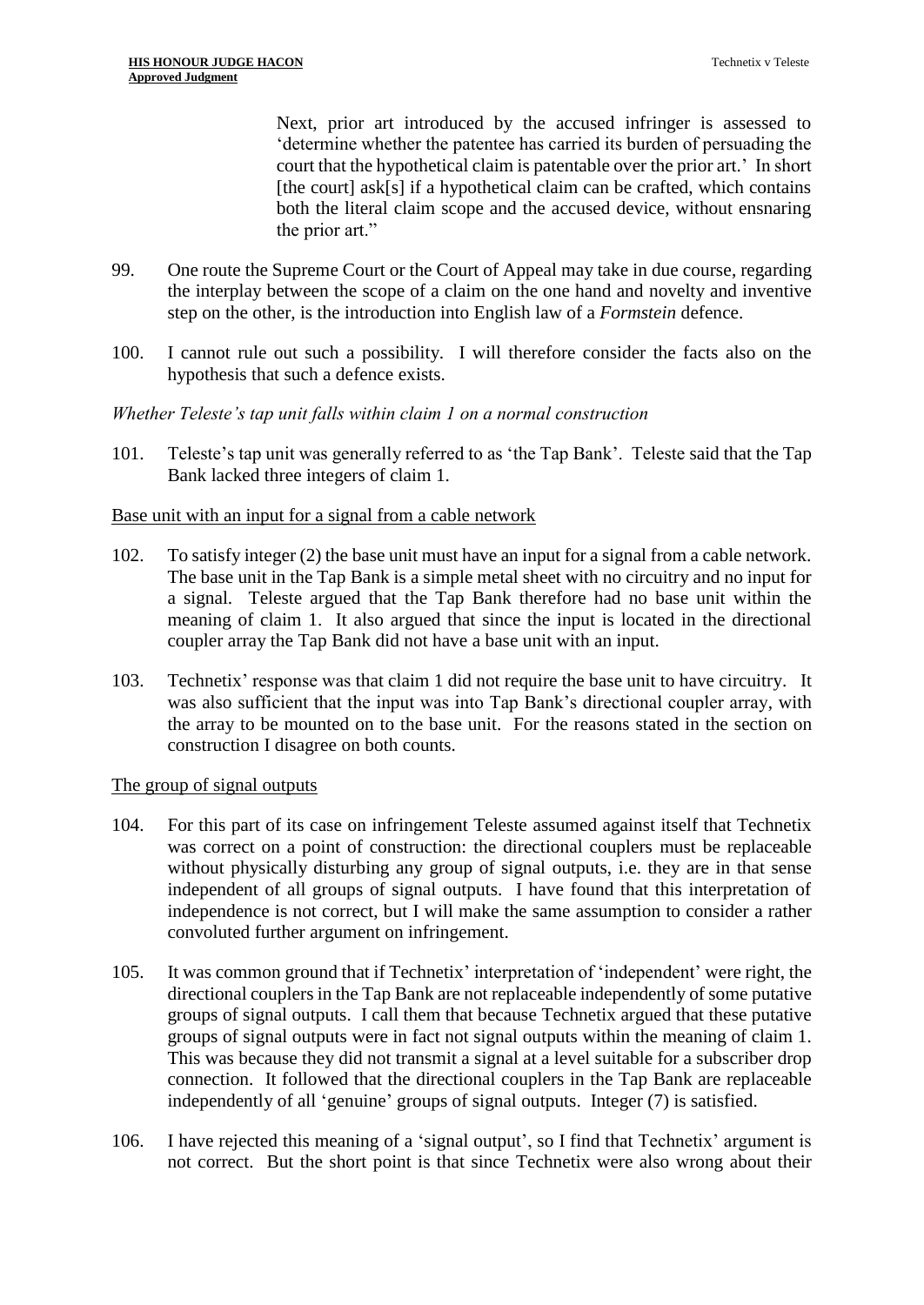broad meaning of 'independent' (an interpretation pursued in support of an argument on validity), the Tap Bank does in fact comply with integer (7).

## Conclusion

107. The Tap Unit does not have integer (2) of claim 1. Nor, as was common ground, does it have integer (4) (receptor means positioned in the base unit in a signal path between input and outputs) on the construction agreed by the parties at the hearing on 17 July 2018. The Tap Unit does not fall within claim 1 on a normal construction.

## *Whether each equivalent feature must be identified*

- 108. Mr Chacksfield submitted that Technetix had not even asserted that the Tap Bank had features equivalent to integers (2) and (4) of claim 1. He said that Technetix' failure to identify the necessary equivalents to those two integers meant that their case on equivalence was bound to fail.
- 109. To establish infringement as explained in *Actavis* a patentee must show that the accused product or process either (i) has all the integers of the claim on a normal construction or alternatively (ii) taking all the equivalent features of the accused product or process in sum, that it satisfies the three revised *Improver* questions.
- 110. I do not accept Mr Chacksfield's implied submission that a patentee must always go through each integer of his claim and the corresponding features of the accused product or process, and wherever an integer of the claim is missing from the accused product or process (or arguably missing), identify its equivalent. The *Improver* questions address the variant product or process as a whole. Mr Gamsa's point was simply that if I found that the Tap Bank fell outside claim 1 on a normal construction, it was nonetheless a variant which satisfied the three revised *Improver* questions.
- 111. All integers of a claim missing from the variant will be relevant to, for instance, whether the inventive concept has been exploited by the variant in substantially the same way to achieve substantially the same result. No integer can be ignored. But since it is the variant as a whole that is considered, I do not see that a patentee is invariably required expressly to assert equivalence in relation to each integer of the claim, one by one. An accurate identification of the inventive concept may be enough to focus attention on the integers that matter.

## *Equivalence*

- 112. As I have said, Technetix' argument on equivalence had to take into account missing integers (2) and (4) of claim 1. They came to the same thing: the Tap Bank has no base unit with circuitry. Consequently there is no receptor means positioned in the base unit in a signal path between the input and the group of outputs. Teleste's argument on integer (2) also relied on the absence of an input in the base unit. But this again boiled down to the base unit of the Tap Bank lacking circuitry. The Tap Bank's base unit is just a metal sheet to which the directional couplers and the signal outputs are attached, replaceably attached according to Mr Bailey (which I accept).
- 113. The starting point for an argument of equivalence is the identification of the inventive concept or core. Mr Gamsa said that it was encapsulated by integer (7): the new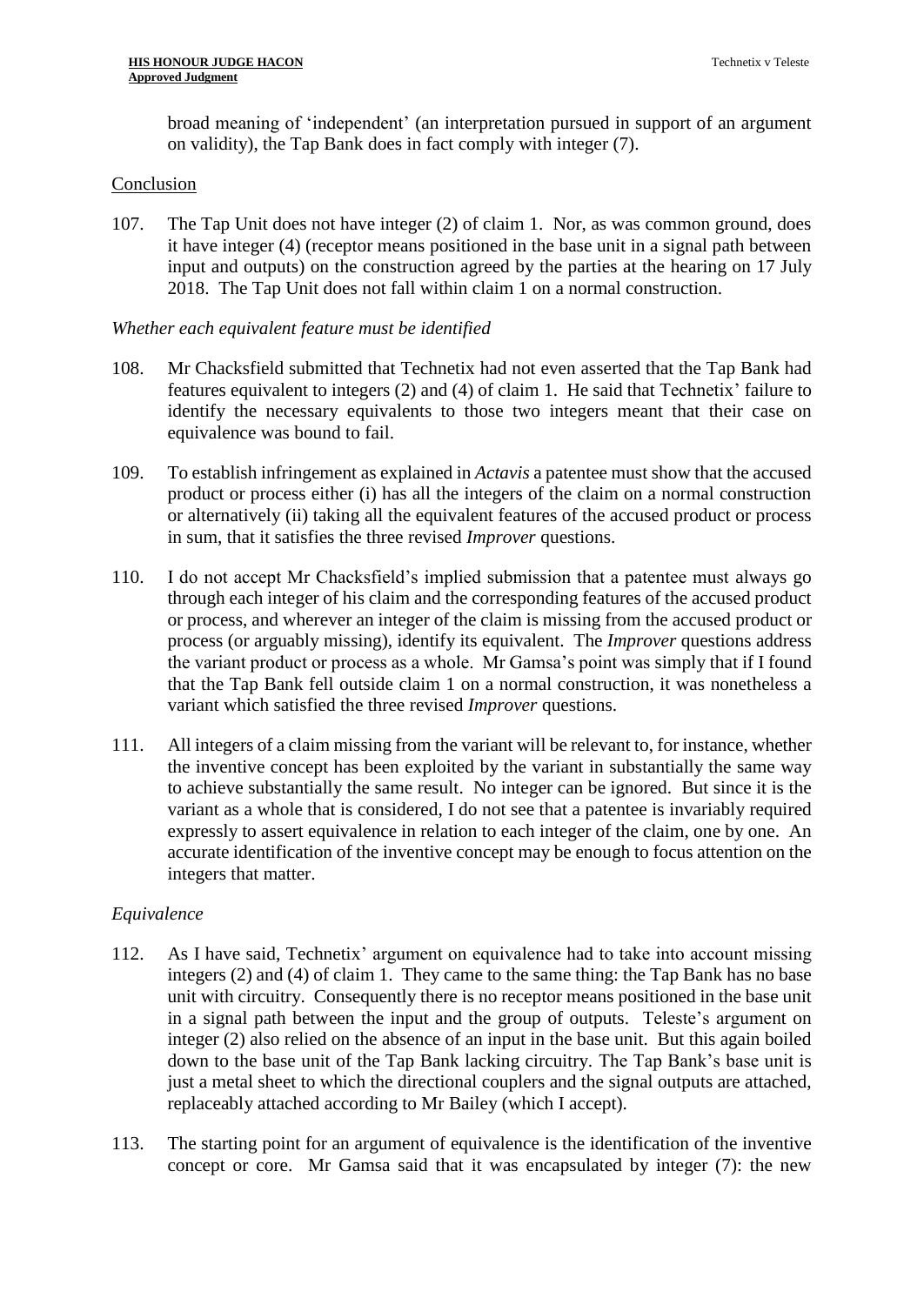technical insight conveyed by the invention of claim 1 is that the directional coupler in a tap unit may be separable from and insertable into the base unit independently of the group of signal outputs.

114. Mr Chacksfield sought to put more features into the inventive concept:

"Having a tap with an electrical base unit into which the trunk cable is plugged, the base unit also carrying the signal to receptors into which modular directional couplers can be inserted (and potentially with other receptors for splitter units)."

- 115. Characterising the inventive concept or core accurately is liable to be important to the scope of a claim. From a patentee's perspective, the simpler the inventive concept, the more likely it is that the concept has been exploited in substantially the same way to achieve substantially the same result. From an alleged infringer's point of view, the more detailed the inventive concept, the less likely it is that the concept has been so exploited.
- 116. In the present case I think Mr Gamsa was right. It was common ground that claim 1, if valid at all, depended on integer (7) for its validity. Integer (7) set out the new technical insight, if there was one. The inventive concept or core was that a directional coupler in a cable tap unit may be separable from and insertable into the base unit independently of the group of signal outputs.
- 117. In my view, although the base unit must contain circuitry on a normal construction of claim 1, this forms no part of the inventive concept. Putting it another way, the inventive concept may be exploited in substantially the same way to achieve substantially the same result if the base unit is a metal or wooden plate containing no circuitry. A cable tap unit is required, and it must function as such – there must be circuitry somewhere to achieve this – and of course the directional coupler must be replaceable independently of the signal outputs. But the location of the circuitry is a peripheral matter, outside the inventive concept or core.

## *Improver* question 1

- 118. The first question is whether the Tap Bank achieves substantially the same result in substantially the same way as the inventive concept.
- 119. Teleste argued that the Tap Bank may achieve substantially the same result but it does not do so in substantially the same way. This was because there was no circuitry in the Tap Bank base unit. As I have said, in my view this is not relevant to how the result of the inventive concept is achieved.
- 120. The Tap Bank exploits the inventive concept in the same way, by allowing at least the directional coupler (in fact several) to be added and removed without physically disturbing the group of signal outputs. It achieves substantially the same result in that maintenance is made easier and cheaper. I accept that the fact that a variant provides the advantage promised by the patent in suit cannot by itself be decisive because it might to so without exploiting the inventive concept in substantially the same way, or even at all. But in this case the advantage is achieved by using the inventive concept in substantially the same way as revealed in the Patent. The answer to the first question is yes.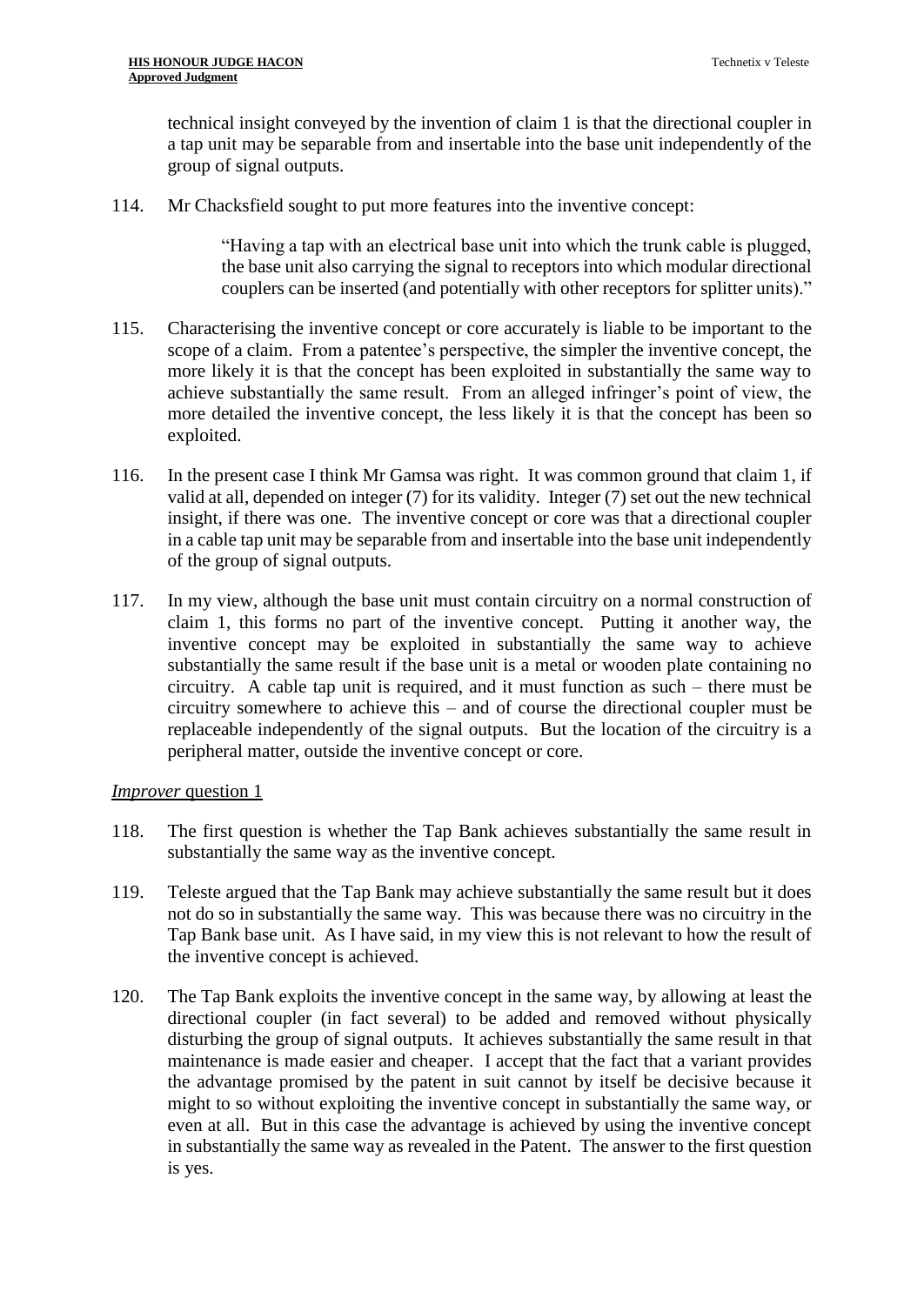#### *Improver* question 2

- 121. Would it have been obvious to the skilled person at the priority date, knowing that the Tap Bank achieves substantially the same result as the invention, that it does so in substantially the same way as the invention?
- 122. No separate argument was made by Teleste in relation to the second question. I find that the answer is yes.

#### *Improver* question 3

- 123. Would the skilled person reading the Patent have concluded that the patentee nonetheless intended that a base unit containing circuitry was an essential requirement of the invention? Reflecting what Lord Neuberger said in *Actavis* (at [65]), this is an inquiry into whether the skilled person would have concluded that a base unit containing circuitry is essential to the inventive concept, or inventive core, of the Patent.
- 124. In my view not. For reasons already discussed, the skilled person reading the Patent would think that the location of the relevant circuitry is irrelevant to the inventive concept. Nothing in the specification or the common general knowledge would steer the skilled person away from that view.

#### *Conclusion on infringement*

125. The Tap Bank falls within the scope of claim 1 pursuant to the doctrine of equivalents.

#### *Formstein defence*

- 126. This case provides an example of how a *Formstein* defence, if it exists, provides a squeeze on infringement. I have found that the Tap Bank falls within claim 1 partly because the inventive concept is relatively simple. Where, as here, the simplicity of the inventive concept or core tends to make the scope of the claim broader, this will also increase the likelihood that a *Formstein* defence will apply.
- 127. In cross-examination Mr Bailey accepted that it was part of the common general knowledge to fix one or more directional couplers and one or more splitter units (which would have signal outputs) to a wooden or metal board and install that in a street cabinet as a tap unit. He accepted that this would allow faulty splitter units and/or groups of directional couplers to be replaced individually, which I take to mean independently of each other. Mr Bailey also said that this old type of tap unit had all the advantages of the Tap Bank.
- 128. Mr Chacksfield submitted that the Tap Bank would therefore at the priority date have lacked inventive step over the common general knowledge.
- 129. Aside from asserting that a *Formstein* defence does not exist in English law, Mr Gamsa's only answer to this was that the units of the common general knowledge discussed by Mr Bailey (I will call them 'CGK Tap Units') were not 'cable tap units' because (a) the components were connected by coaxial cable and (b) they had no sealing to protect the units from RF interference and moisture.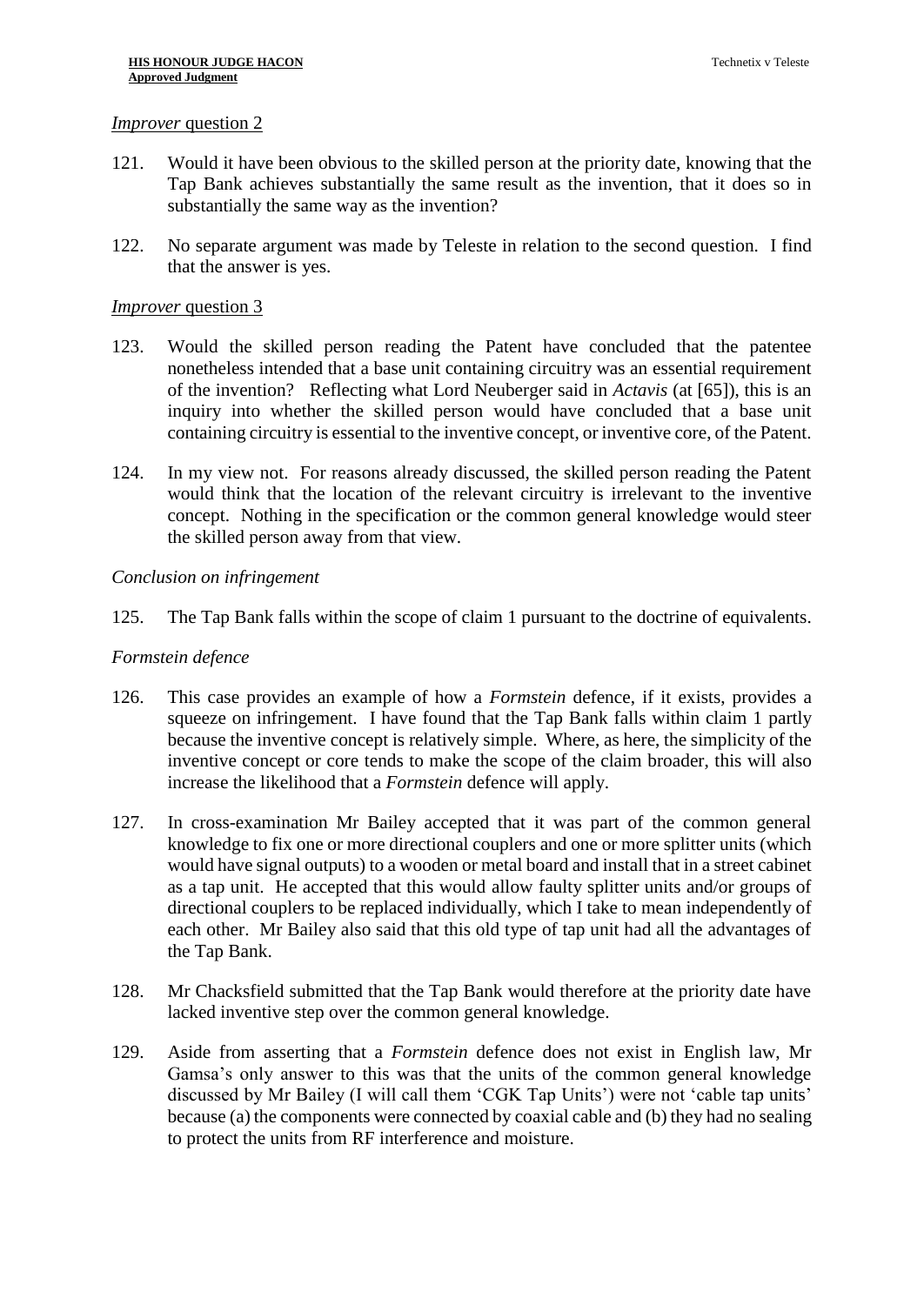- 130. On my findings on the construction of claim 1, only (a) could be relevant. But anyway, the correct construction of claim 1 was not to the point. The question was whether it would have been obvious at the priority date to adapt the CGK Tap Unit, with components connected by coaxial cables, to create a unit the same as the Tap Bank. Does the extension of claim 1 by the doctrine of equivalence mean that the claim embraces a tap unit, namely the Tap Bank, which was obvious over the CGK Tap Unit at the priority date?
- 131. Teleste's Defence and Counterclaim asserted that it was obvious. Technetix' Reply put Teleste to proof. Mr Bartlett's evidence fell away. Mr Bailey said that the two had all the same advantages and Mr Gamsa only felt able to deal with this allegation by falling back on definitions, which had no real bearing.
- 132. This was just about a different means to connect the components electrically. I believe it is likely, in fact very likely, that at the priority date the skilled person would have thought it obvious to adapt the CGK Tap Unit to create a unit like the Tap Bank.
- 133. I think that Mr Chacksfield was right about this: if a *Formstein* defence existsin English law, Teleste is entitled to the defence.

#### **Amendment**

134. In closing Mr Chacksfield did not pursue any objection to the amendment of the patent as granted, save that it would remain invalid. I have found that it would.

#### **Exclusive licence**

135. Paragraph 2 of the Re-Amended Particulars of Claim included the following:

"During the period 23 May 2006 to 19 December 2016 the Second Claimant was the sole legal entity with the authority of the proprietor of the Patent to manufacture products falling within the scope of the claims of the Patent in the jurisdiction. In the premises the Claimants contend that the Second Claimant was the exclusive licensee of the Patent under an implied licence."

- 136. On 19 December 2016 the proprietor of the Patent, the First Claimant ('BV'), granted an exclusive licence in writing to the Second Claimant ('Limited').
- 137. Technetix argued that on the facts stated in paragraph 2 of the Re-Amended Particulars of Claim and also because all three claimants are part of the same group, I should infer on the balance of probabilities that there was an exclusive licence granted to Limited in the relevant period.
- 138. There are two problems with this. First, paragraph 2 of the Re-Amended Particulars of Claim does not assert as a fact that there was an exclusive licence, only that there was a sole licence. Secondly, I was shown a written assignment dated 8 August 2016. I understand that prior to that date the Third Claimant ('Group') owned the Patent. The assignment identifies Group as the proprietor of the Patent and assigns "the full and exclusive benefit thereof and all rights privileges and advantages appertaining thereto" to BV. This suggests that in the period 23 May 2006 to 19 December 2016 Group, and